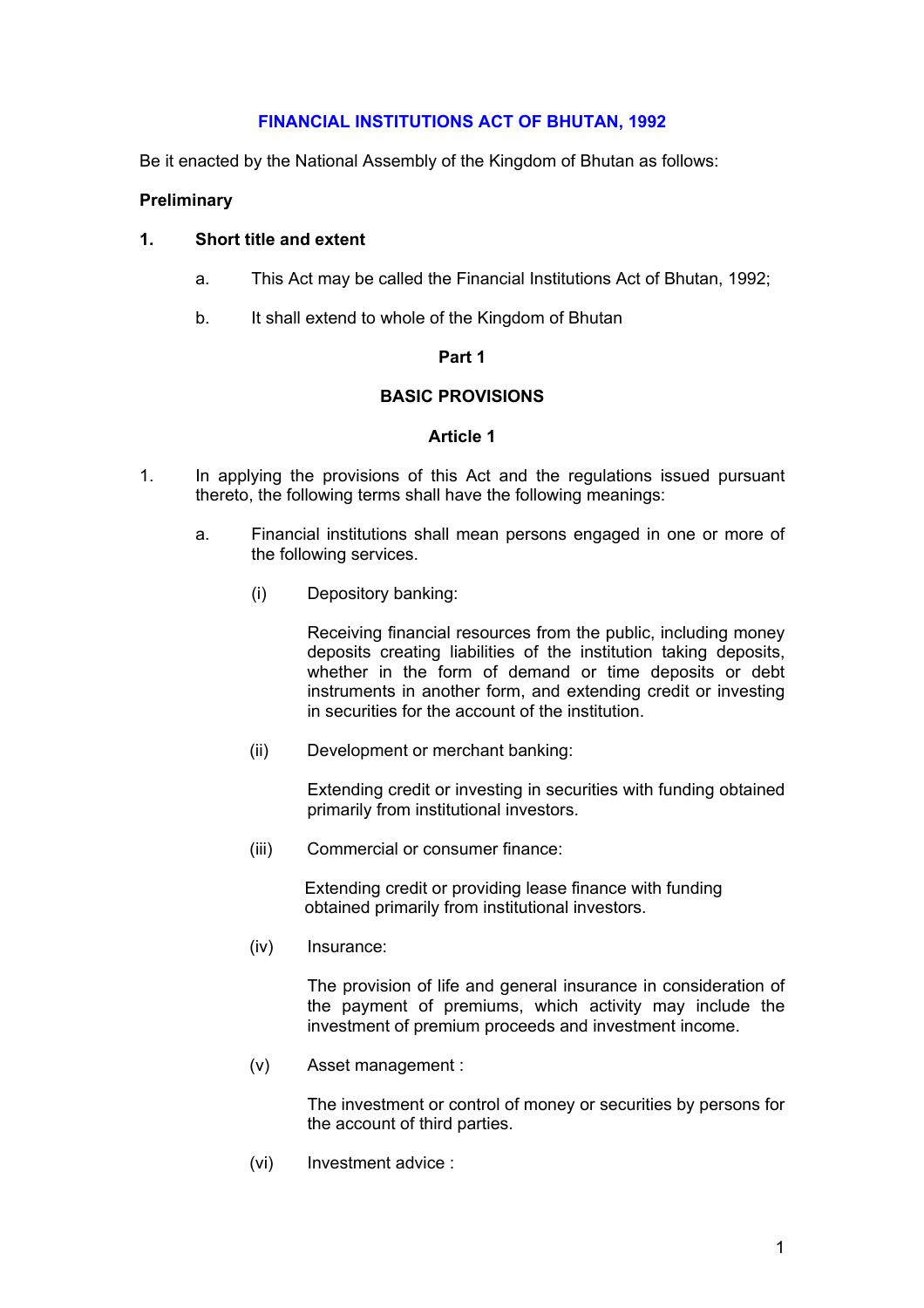Carrying on the business of giving advice about investment.

(vii) Securities underwriting :

 Arranging or guaranteeing the purchase of debt or equity or convertible securities for an issuer.

(viii) Securities dealing :

The purchase and sale of securities for one's own account.

(ix) Securities brokerage :

 The purchase or sale of securities on the order and for the account of third parties.

(x) Investment company activities :

 Investment by more than 25 persons through ownership of shares in a company which has as its primary activity the holding of securities for investment.

(xi) Other financial services :

 Any service other than those described above that the RMA classifies as financial services by virtue of the activity of financial intermediation or the public interest in regulation of such services.

- (xii) Bank means a company engaged in whole or in part in the financial services (banking activities) described in paragraph (i) herein above.
- (xiii) Securities business means any of the activities described in sub sections (vii), (viii), (ix) or (x).
- b. The Companies Act shall mean, "The Companies Act of the Kingdom of Bhutan of 1989" as amended or replaced from time to time. For the purposes of the financial institutions any reference therein to the "Department" shall mean the Royal Monetary Authority of Bhutan ("RMA").
- c. "Credit" means any transaction creating for a person a direct or contingent obligation to deliver financial assets in exchange for a claim, including, without limitation, loans, advances, discounts of bills of exchange, lines of credit, payment orders and guarantees.
- d. "Director" includes any person who occupies the position of a director, by whatever name called and, in particular, in the case of :
	- (i) a company, has the meaning assigned by the Companies Act 1989;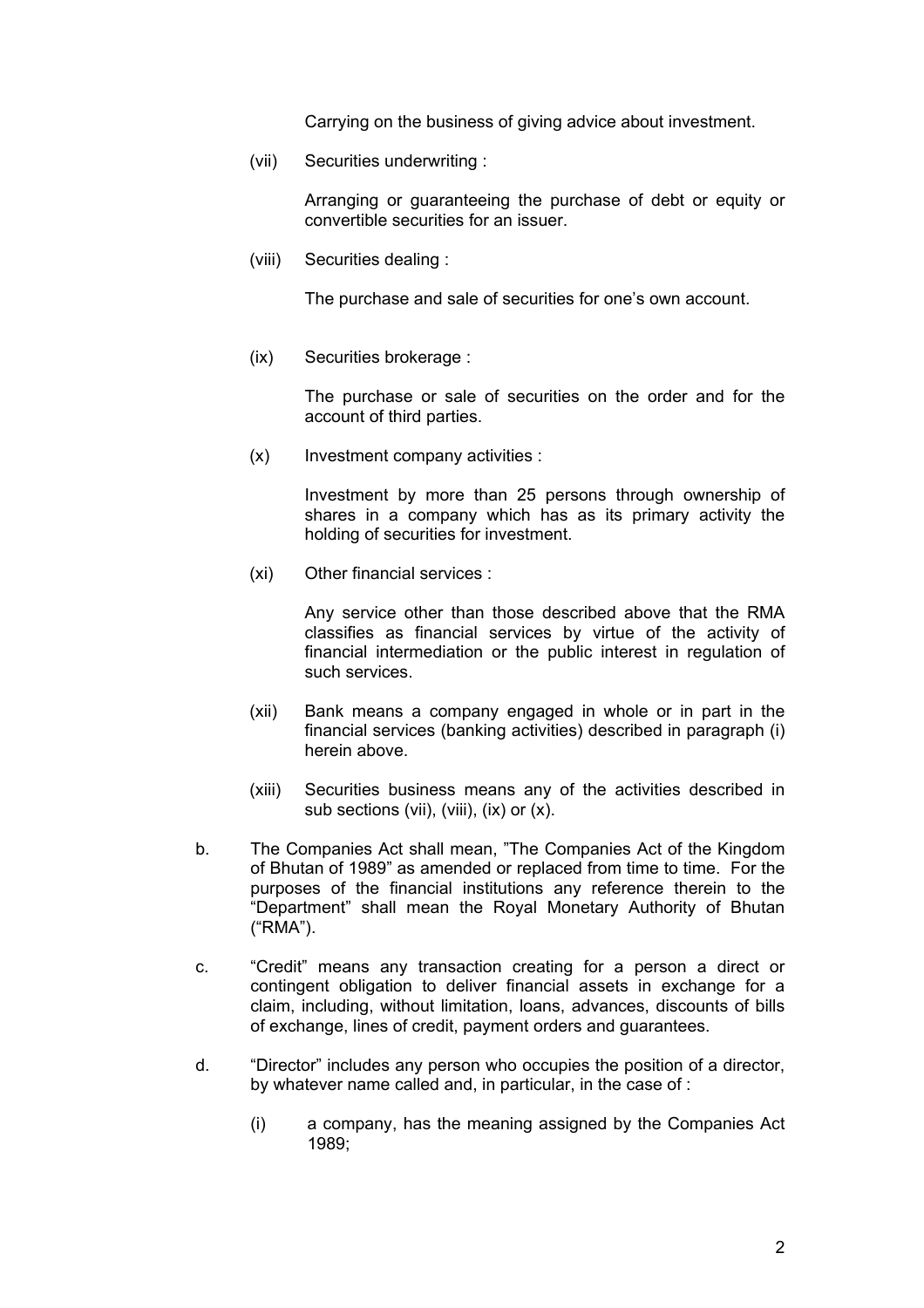- (ii) a co-operative society, means a member of the board or other governing body of the co-operative society;
- (iii) a government agency, means a member of the board, or other governing body of the government agency;
- (iv) a partnership or joint venture, means a partner or joint venturer;
- (v) a sole proprietorship means the sole proprietor; and
- (vi) any other body, means any person having the direction and control of the management of its affairs or business.
- e. "Qualifying holding" means a direct or indirect holding in a person which represents 10 percent or more of the capital or of any class of voting rights, or which makes it possible to exercise a significant influence over the management or operations of the undertaking in which the holding exists;
- f. "Persons" shall include an individual, a company, a partnership, a government agency and any body of persons recognized as a separate legal entity.
- 2. One or more of the activities described in Article 1 a, paragraphs (i) through (x) may be conducted by the same legal entity; provided:
	- a. the provision of insurance may be conducted in conjunction with only asset management and/or securities brokerage;
	- b. securities dealing conducted with depository banking may be subject to special limitations in the interest of the protection of depositors.
- 3. The RMA shall not be regarded as a depository institution under this Act.

No one shall engage in any of the financial services described in Article 1, Section 1a. without a license to operate in accordance with the requirements of this Act. The foregoing prohibition shall not apply to persons or enterprises, the activities of which the RMA determines are of such limited scope as not to warrant inclusions hereunder.

- 1. Persons engaged in business through offices in the Kingdom other than those licensed to conduct banking activities as described in this Act shall be prohibited from using the word "bank", or translations or composite forms thereof, in their name or business.
- 2. The prohibition set forth in the preceding Section 1 shall not apply to enterprises whose name is established or recognized by Act or international agreement.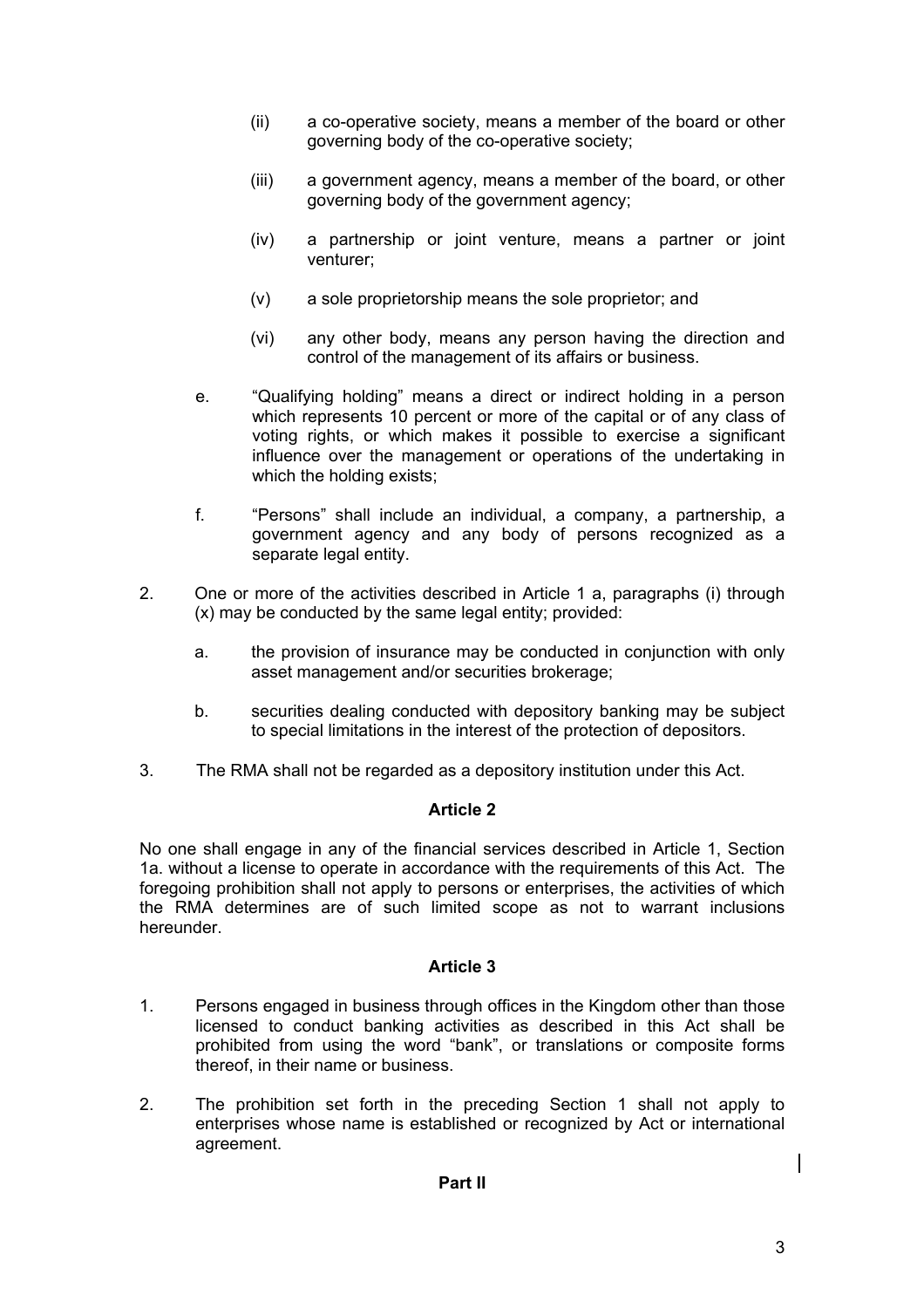# **LICENSING**

# **Article 4**

- 1. A license to conduct one or more of the financial services described in Article 1, Section a. may be obtained only upon written application to the RMA in the form prescribed by the RMA. Applications by financial institutions to conduct additional activities shall be based upon the criteria in paragraphs a, b, c, d and f of Section 2 of this Article.
- 2. An application for an initial license shall include the proposed Articles of Incorporation of the proposed institution and be supported by a business plan for the first three years of operations. The application must, in the opinion of the RMA, demonstrate:
	- a. the adequacy of proposed capital funds and other financial resources;
	- b. the managerial capacity of the applicant to conduct the proposed operations;
	- c. that the convenience and needs of communities in the proposed market areas will be served;
	- d. that the proposal will have a net positive effect on competition in the markets to be served;
	- e. the reasonable likelihood that the proposed institution will become profitable in a reasonable period of time;
	- f. that the institution would not violate any law or any regulation of the RMA;
	- g. the integrity and financial soundness of shareholders with a qualifying holding.
- 3. Notwithstanding the foregoing, the RMA may require additional conditions for granting an initial license to entities any part of whose subscribed capital stock is owned or that are effectively controlled by persons who are not residents of the Kingdom.

- 1. Within six months from the date of receipt of a complete application, the application shall be approved or denied by the RMA.
- 2. The license to conduct financial services shall be granted for an indefinite period of time.
- 3. The license to conduct financial services shall not be transferable.
- 4. The license to conduct financial services may exclude the conduct of activities with respect to which the RMA determines that the applicant is not qualified.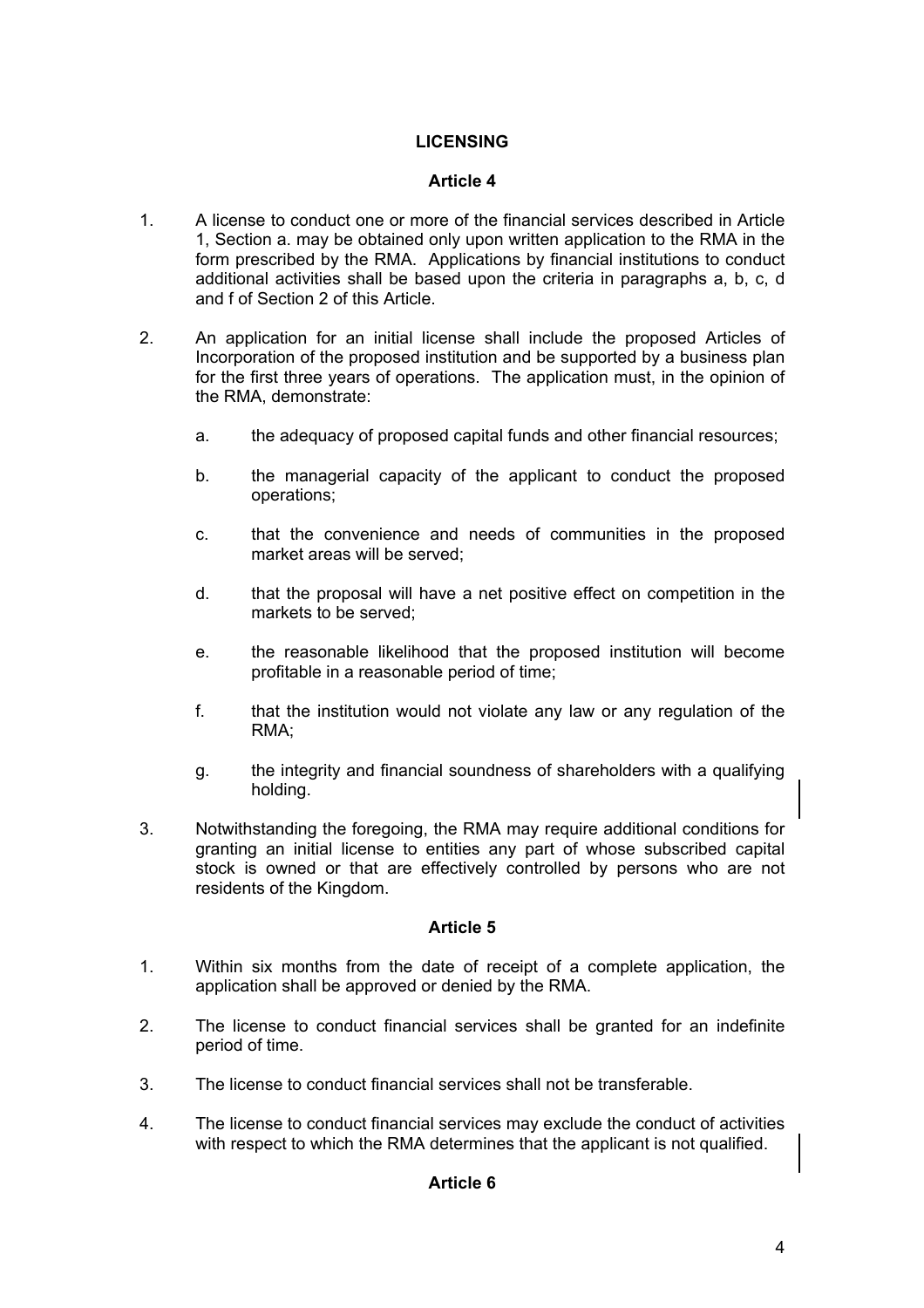Representative offices in the Kingdom of financial institutions domiciled abroad shall not provide financial services or make payments within the territory of the Kingdom nor shall institutions domiciled abroad without offices in the Kingdom provide financial services directly or through agents within the territory of the Kingdom or make payments directly or through agents other than institutions licensed to conduct financial services within the Kingdom.

### **Article 7**

- 1. The license to conduct financial services may be revoked by the RMA if it determines that:
	- a. the license has been obtained on the ground of false or fraudulent statements or other material irregularities connected with the application for the license; or
	- b. the licensee fails to meet any of the conditions attached to the license; or
	- c. an infraction as specified in Article 58 has been committed; or
	- d. the licensee is a branch office or agency of an institution whose head office is located abroad and that does not have a license, or has lost its license, to operate as a financial institution in the country where its head office is located; provided, however, that, in this event, before revoking the license, the RMA shall consult with, or in the case of extreme urgency simply inform, the competent authorities of the foreign country of its intention to revoke the license; or
	- e. the owner or owners of the licensee have decided to dissolve or liquidate the company, or the licensee has ceased to exist as a legally or operationally independent entity following its dissolution, liquidation, merger, amalgamation or division, or has ceased to engage in substantial business.
- 2. The decision to revoke a license to operate as a financial institution shall be communicated in writing by the RMA to the institution concerned as soon as possible giving grounds for the revocation.

# **Article 8**

- 1. A licensee may request the RMA in writing to revoke its license.
- 2. Within ninety days after its receipt of the request, the RMA shall decide on the request.
- 3. The decision of the RMA shall be communicated in writing by the RMA to the institution as soon as possible.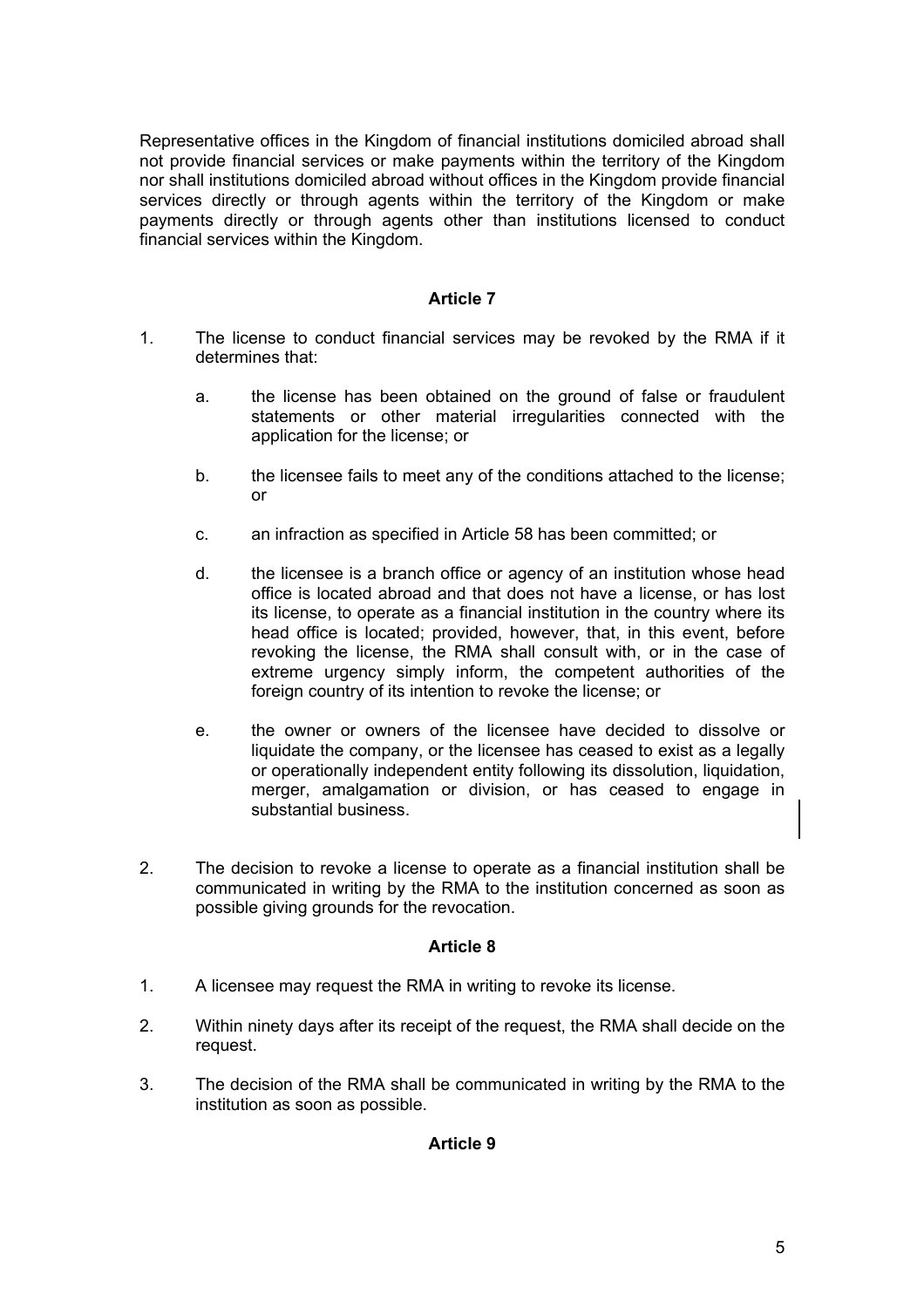- 1. All decisions to revoke a license to conduct financial services shall immediately be published in the Official Newspaper and in a newspaper of general circulation and shall become effective on the date of such publication.
- 2. Starting on the day following the date of publication in the Official Newspaper of the decision to revoke a license, the company concerned shall be prohibited from engaging in a financial service, and as soon as possible thereafter, shall liquidate its assets, and discharge its liabilities. Meanwhile, the company shall be deemed to be operating as a financial institution in order to permit an orderly winding up of its affairs under this Act.
- 3. A licensed financial institution shall post its license certificate at its places of business.

- 1. A register shall be kept by the RMA recording currently licensed financial institutions; the name and the head office address of each person that receives a license shall be entered into the register; a person whose license to operate has been revoked shall be removed from the register.
- 2. Copies of the register shall be available for inspection by the public at the head office of the RMA.

# **Part III**

### **ORGANIZATION AND ADMINISTRATION**

- 1. Financial institutions shall execute Articles of Incorporation substantially similar in form and substance to Schedule 1 of the Companies Act.
- 2. Financial institutions shall comply with Part II Sections 6, 7 and 11 of the Companies Act with respect to their registered office, service of documents and limited liability, respectively.
- 3. Financial institutions shall comply with Part III Sections 19, 21, 22, 23i, 26 and 27 of the Companies Act with respect to the offer of their shares to the public, voting rights of shares, share certificates, transfer of shares, register of shareholders, and list of shareholders, respectively.
- 4. Financial institutions organized in the Kingdom shall be administered by a Board of Directors, as the responsible policy-making and executive body. Directors shall comply with Part VII Sections 48c and 48d, 49, 50, 51, 53, 54, 59, 60, 62, 63 and 64 of the Companies Act with respect to directors' responsibilities, appointment, eligibility, registration, term of office, resignation, conduct of meetings, vacancies, minutes of meetings, remuneration, and validity of proceedings, respectively.
- 5. The Directors and Executive Officers of a financial institution must act honestly and with due skill and care; must not make improper use of their position or of information acquired by virtue of their position to gain a direct or indirect advantage for themselves or others or to cause detriment to the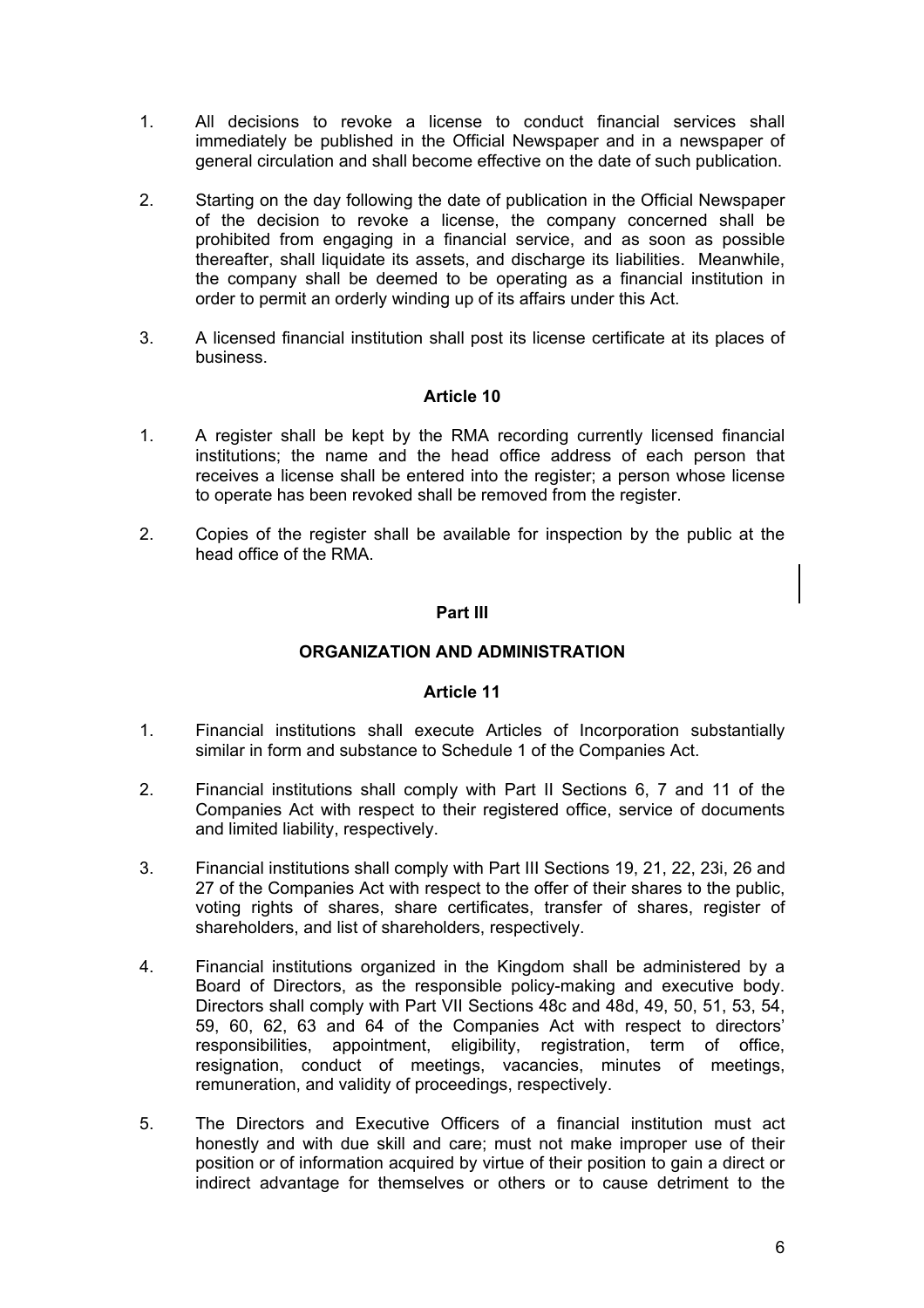institution; and must declare in writing to the institution any shares, debentures, or similar interest held directly or indirectly in the institution controlled as defined in Article 48, Section 3, which will be entered into a register open to inspection by the shareholders.

- 6. Shareholders meetings of financial institutions shall be conducted in accordance with Part VIII, Sections 66 and 67 of the Companies Act.
- 7. The voluntary dissolution of a financial institution shall be in accordance with Part XI Sections 74 and 76 of the Companies Act.
- 8. Financial institutions may also be organized as cooperatives, in which case they shall comply with organizational and other requirements comparable to those required by this article.

# **Article 12**

- 1. All banks shall be governed by articles which, in compliance with their license, shall establish:
	- a The structure of the administrative and operational units and subunits, and their functions, supervisory positions, and reporting relationships;
	- b. The duties of each departmental head;
	- c. Internal committees and requirements for internal auditing;
	- d. The limits of the authority of agents, employees and units to conduct lending, borrowing and investment operations.
- 2. The articles of financial institutions shall be maintained by the Board of Directors, and a certified copy thereof and any amendments thereto shall be filed with the RMA.
- 3. Each financial institution shall maintain on file with the RMA a duly certified copy of the list of officials of the company who are currently authorized to contractually engage the institution, together with a description of the limits of the authority of such officials and specimens of their signatures.

# **Part IV**

# **CERTAIN ACTIVITIES REQUIRING PRIOR APPROVAL**

- 1. A financial institution that is authorized to engage in certain financial services activities described in the First Part, Article 1a. may apply to the RMA to engage in other activities described in such Article.
- 2. Decisions on applications will be based on the criteria referred to in Section 1 of Article 4.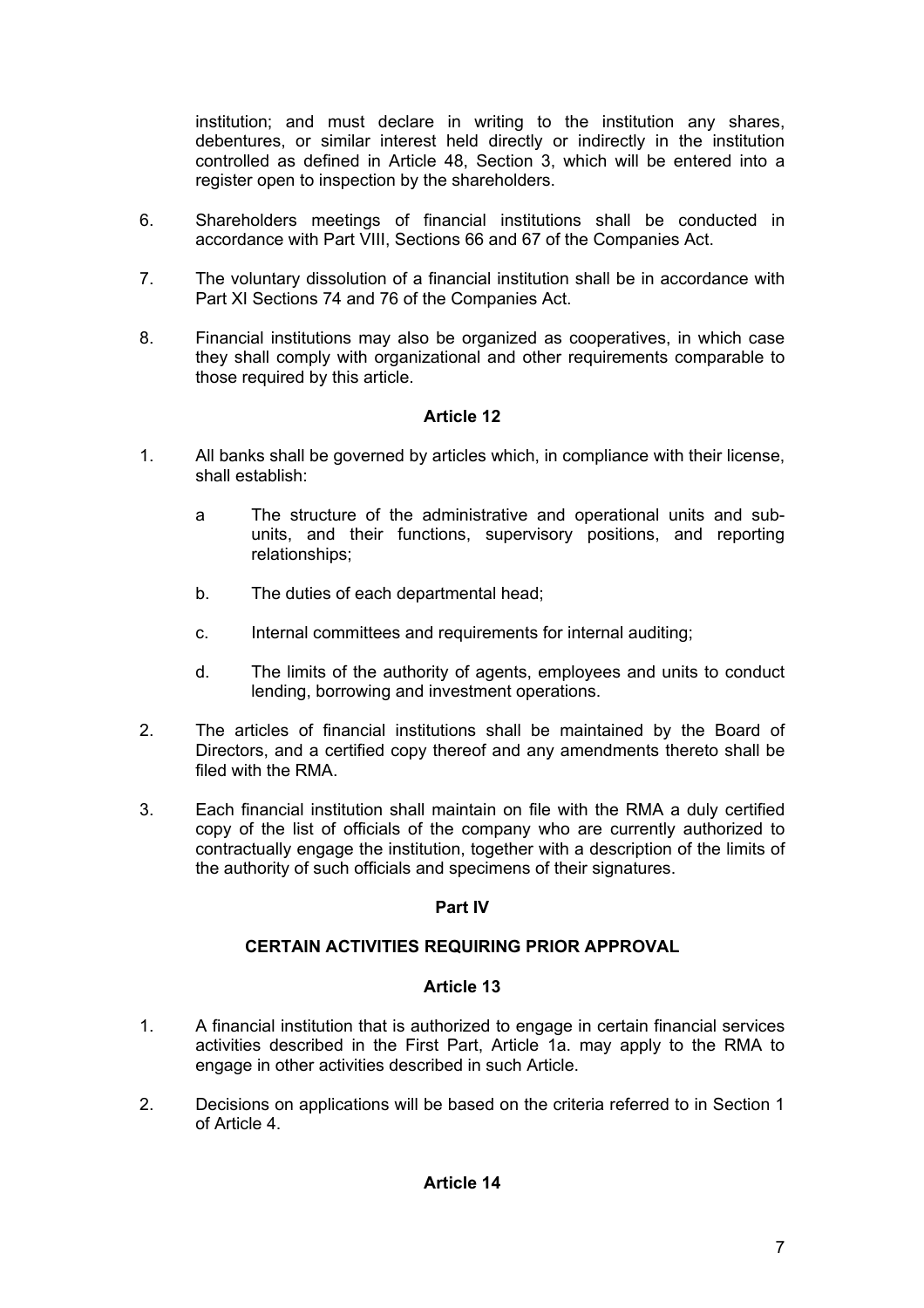- 1. To have legal effect, the acquisition or merger of a financial institution, or the sale of a major portion of its assets shall require the prior authorization of the RMA.
- 2. Determinations shall be based upon the financial and managerial resources and future prospects of the financial institutions concerned and the convenience and needs of the communities to be served. No proposed transaction shall be approved whose effect may be substantially to lessen competition unless the anticompetitive effects are clearly outweighed by the probable effect of meeting the convenience and needs of the communities to be served.
- 3. Approval of such transactions shall be granted only if the resulting company engaged in financial services shall be or shall have been granted a license to operate as a financial institution.

- 1. To have legal effect, the transfer, in one or more transactions, to any one person or number of persons acting in concert, of an equity interest representing more than 20 percent of the authorized capital stock of a financial institution shall require the prior authorization of the RMA.
- 2. Determinations shall be based, in the case of natural persons, upon the competence, experience, integrity and financial ability of the person or persons by whom such acquisition is to be made. In the case of legal persons, the criteria of Section 2 of Article 14 shall apply.

# **Article 16**

The establishment of branches, agencies, and other such offices of financial institutions shall be subject to prior approval of the RMA.

# **Part V**

# **OPERATIONAL REQUIREMENTS**

#### **General**

#### **Article 17**

In carrying out credit and investment operations, financial institutions shall operate in accordance with the principles of risk management and diversification to promote the solvency, liquidity and profitability of institutions and shall comply with the directives and instructions in this regard issued by the RMA.

# **Article 18**

1. Financial institutions shall keep on file the pertinent documents for every credit operation, namely: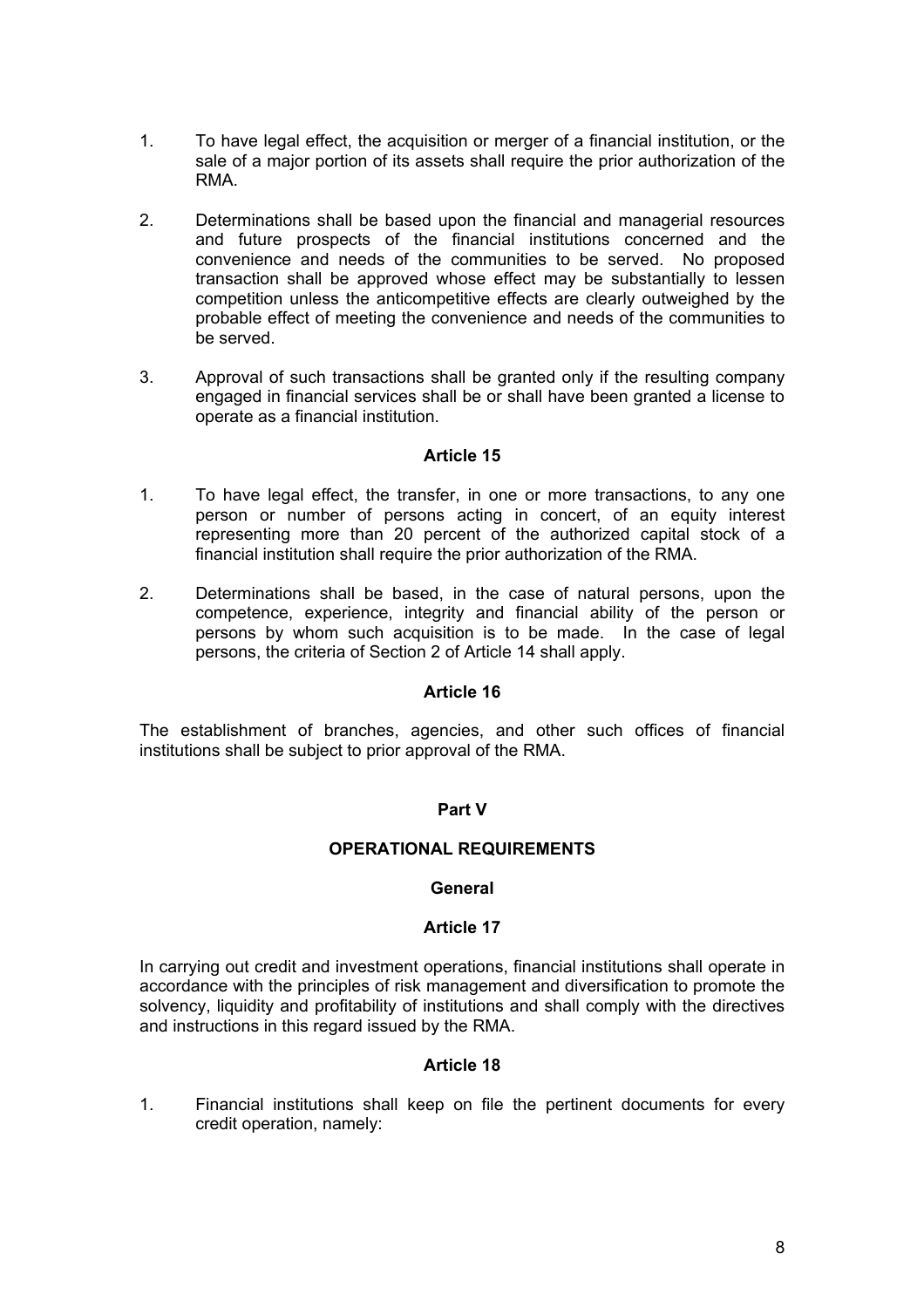- a. the credit application and, if relevant, the documents in which the borrower indicates the use to be made of the borrowed funds, and the legal status of and value assigned to any collateral provided;
- b. the financial records of the borrower and any guarantors which served as the basis for the operation; and
- c. the decision of the unit, departmental director or deputy approving the operation, with the signature of the person or persons responsible for the decision, and in the case of a decision by the Board of Directors or a committee thereof, a copy of the minutes of the meeting at which the operation was approved.
- 2. The provision of this Article may be supplemented by regulations of the RMA, and the documentation may be simplified or dispensed with by decision of the RMA for operations involving small amounts or the discount or pledge of commercial paper approved by managers of branches, agencies, and other such offices within the limits of their authority.

Financial institutions shall observe the following maximum limits prescribed by regulations of the RMA.

- a. the maximum ratios to be maintained by financial institutions between their risk-weighted assets and off-balance sheet items and their net worth; and
- b. the maximum amount, expressed as a percentage of their net worth, that financial institutions shall be permitted to lend to any single borrower or related group of borrowers.

- 1. Each financial institution shall comply with the written directives that the RMA may issue to it on an individual basis concerning its management and operations provided, however, that such directives may specify only:
	- a. requirements concerning their minimum amount of net worth in relation to :
		- (i) credit granted and investments, or specific categories thereof;
		- (ii) commitments of a risk bearing nature;
		- (iii) unhedged foreign currency positions;
		- (iv) liabilities or categories thereof.
	- b. prohibitions, restrictions or conditions concerning :
		- (i) specific types or forms of credit or of credit that exceeds a certain amount;
		- (ii) specific types or forms of investment or investments that exceed a certain amount;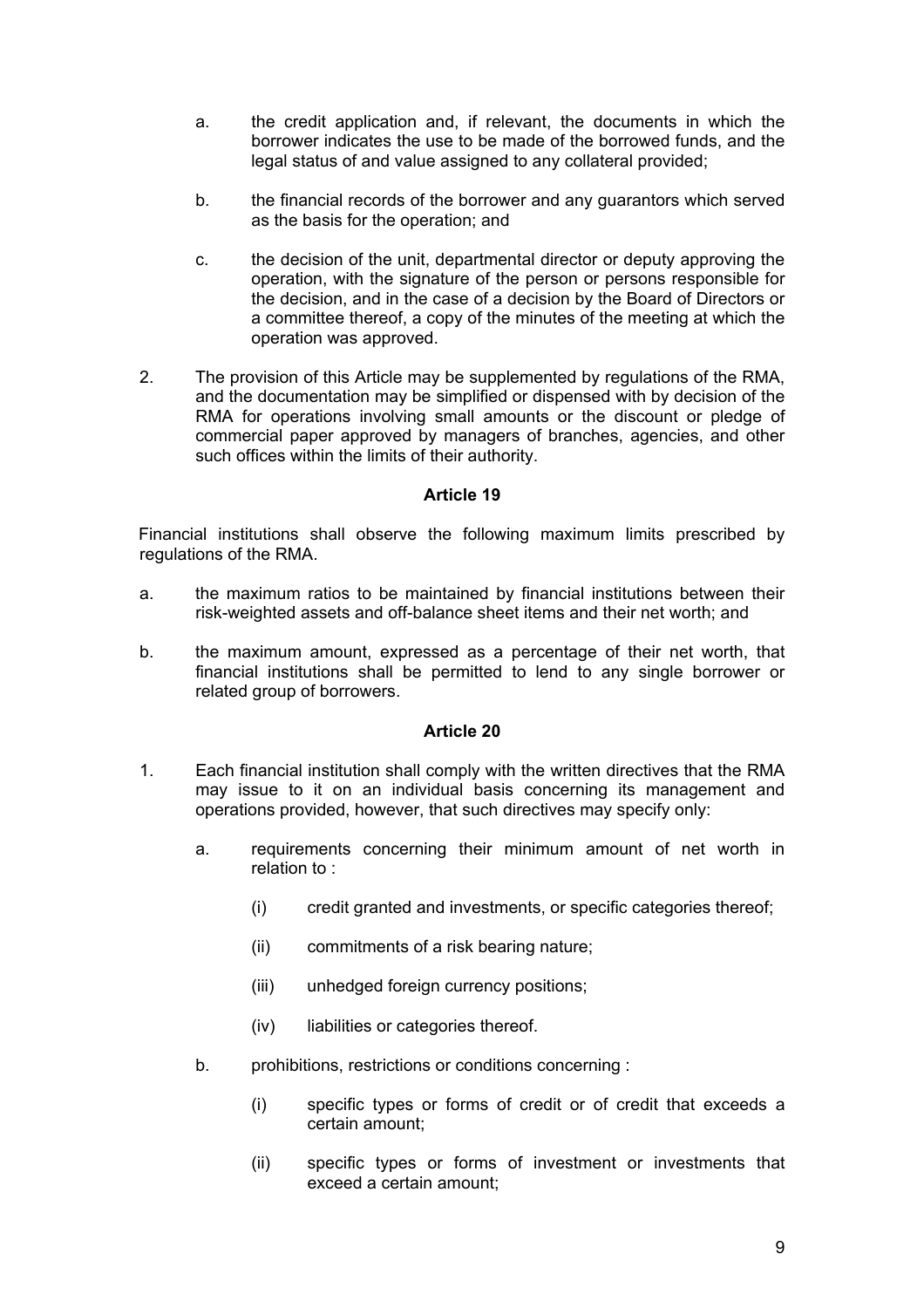- (iii) specific types or forms of commitments of a risk bearing nature or similar commitments exceeding a specific amount;
- (iv) matching as to maturity of assets and liabilities and of-balance sheet items;
- (v) unhedged foreign currency positions or similar positions exceeding a specific size; and
- (vi) fees or expenses relating to transactions or to the maintenance of accounts.
- 2. Institutions that engage in similar activities and that are in comparable financial condition shall be subject to similar regulations.

- 1. No financial institution and no institution affiliated through a 20 percent or more shareholding interest shall:
	- a. extend credit beyond limits determined by the RMA to a person or underwrite or place securities or arrange financing from third parties to that person to enable the person to repay his obligation to the other institution.
	- b. underwrite or place securities of a person and extend credit to that person to enable him to pay the principal, interest, or dividend on such securities.
	- c. underwrite, place, or distribute securities and within 60 days of the initial sale, purchase or recommend the purchase of such securities in the capacity of asset manager or investment advisor.
- 2. No bank shall purchase from a person engaged in the securities business with which the bank is affiliated through a 20 percent or more shareholding interest (i) assets of that person; (ii) securities to be underwritten, placed or distributed by that person or that have been so underwritten, placed or distributed within the past 360 days.
- 3. No bank shall (i) provide credit enhancement for or (ii) extend credit to facilitate the purchase of securities underwritten, placed or distributed by a person with which the bank is affiliated through a more than 20 percent shareholding interest.
- 4. A financial institution shall introduce suitable arrangements and procedures so that it is not placed in a situation where its duty to one customer conflicts with its duty to another, or where its own interest conflicts with its duty to a customer.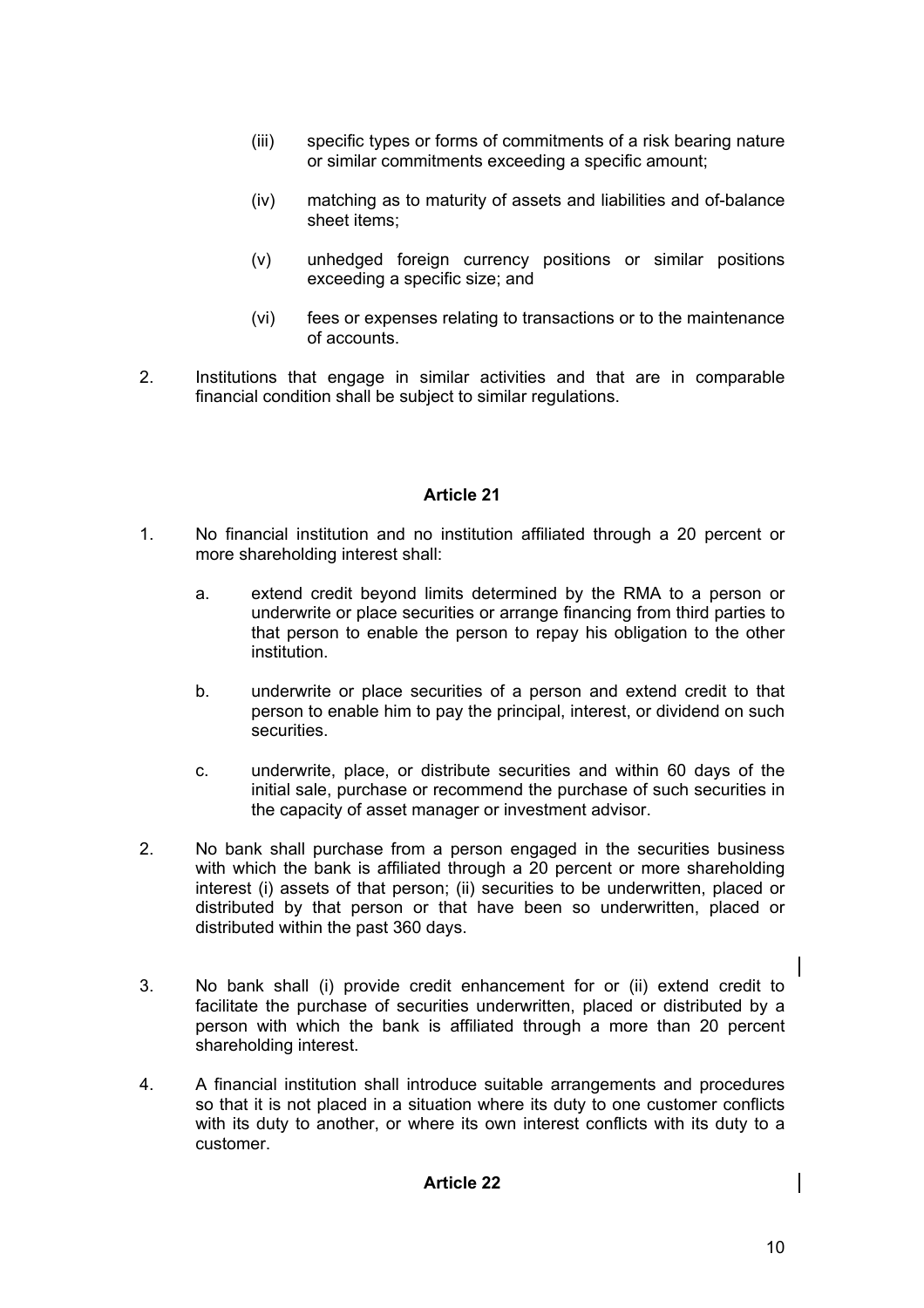- 1. Financial institutions engaged in extensions of credit shall at the outset and then regularly notify their customers of the terms and conditions associated with their deposits or loans, including the annual rate of interest and charges, and the calculation method used.
- 2. The RMA may make regulations in respect of the making of deposits and granting of credit.

Present and former officers, directors, and employees of financial institutions shall keep secret any information they obtain or obtained in the course of their services to the institution. Such information may be divulged only to administrative or judicial authorities under procedures provided by law and, in the case of information concerning the financial affairs of a customer, on the consent of such customer.

### **Banks**

# **Article 24**

Financial institutions licensed as banks may engage in the following activities:

- a. accepting deposits;
- b. extending credit;
- c. operating clearing systems;
- d. providing money transmission services;
- e. issuing guarantees and stand-by letters of credit;
- f. transactions related to bills of exchange, promissory notes, and like instruments;
- g. issuing means of payment (e.g. letters of credit, banker's drafts, traveler's cheques, debit cards);
- h. factoring (receivables financing);
- i. acting as trustee and administrator of estates;
- j. foreign exchange transactions;
- k. financial advice;
- l. purchasing and selling securities;
- m. anything incidental to items a-1 or prescribed by the RMA.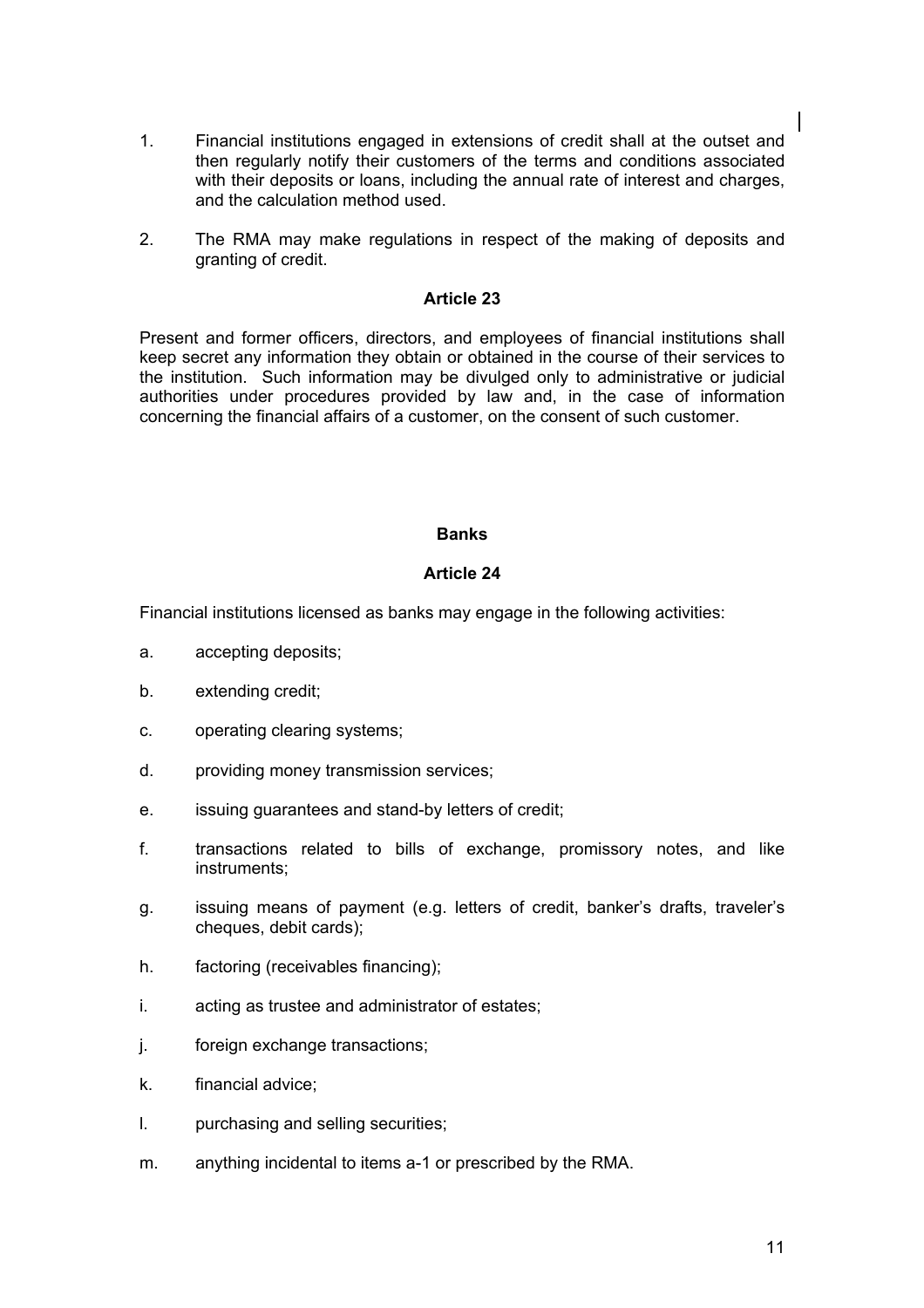Each bank shall ensure that at no time shall the aggregate amount of credit extended to its ten largest borrowers, including economically dependent person, exceed thirty percent of the aggregate book value of its loan portfolio or such lesser percentage as the RMA shall prescribe by regulation from time to time.

### **Article 26**

- 1. Banks engaged in financial services shall comply with the general regulations that the RMA shall issue when it determines that current conditions affect the stability of the Kingdom's monetary and financial systems. Such regulations may specify:
	- a. requirements concerning the minimum size of liquid resources or specific categories of such resources in relation to the size or change in size of assets and guarantees or specific categories thereof, or in relation to the size or change in size of liabilities or specific categories of liabilities, provided that banks shall be permitted to meet the requirement of liquid resources by maintaining with the RMA deposits of an equivalent value;
	- b. requirements concerning the maximum size of credits made, investments and guarantees, or specific categories thereof;
	- c. prohibitions, restrictions or conditions concerning the types or forms of credits, guarantees or investments made;
	- d. requirements concerning the rates of interest and other charges to be paid by a depository institution, and the maturity and other conditions applicable to deposits, guarantees and other liabilities denominated in Ngultrum or in foreign currency; and
	- e. requirements concerning the rate of interest and other charges, maturity and other conditions applicable to any type or form of financing extended or received, or contingent liabilities entered into, by a financial institution.
- 2. Such regulations may extend to institutions providing development or merchant banking, commercial or consumer finance.

# **Securities Activities**

#### **Article 27**

In relation to any distribution, dealing or market in securities, no person shall:

- a. make a misstatement of material fact or false representation; or
- b. do anything to create a false appearance or engage in any manipulative device or practice not approved in the rules of the RMA.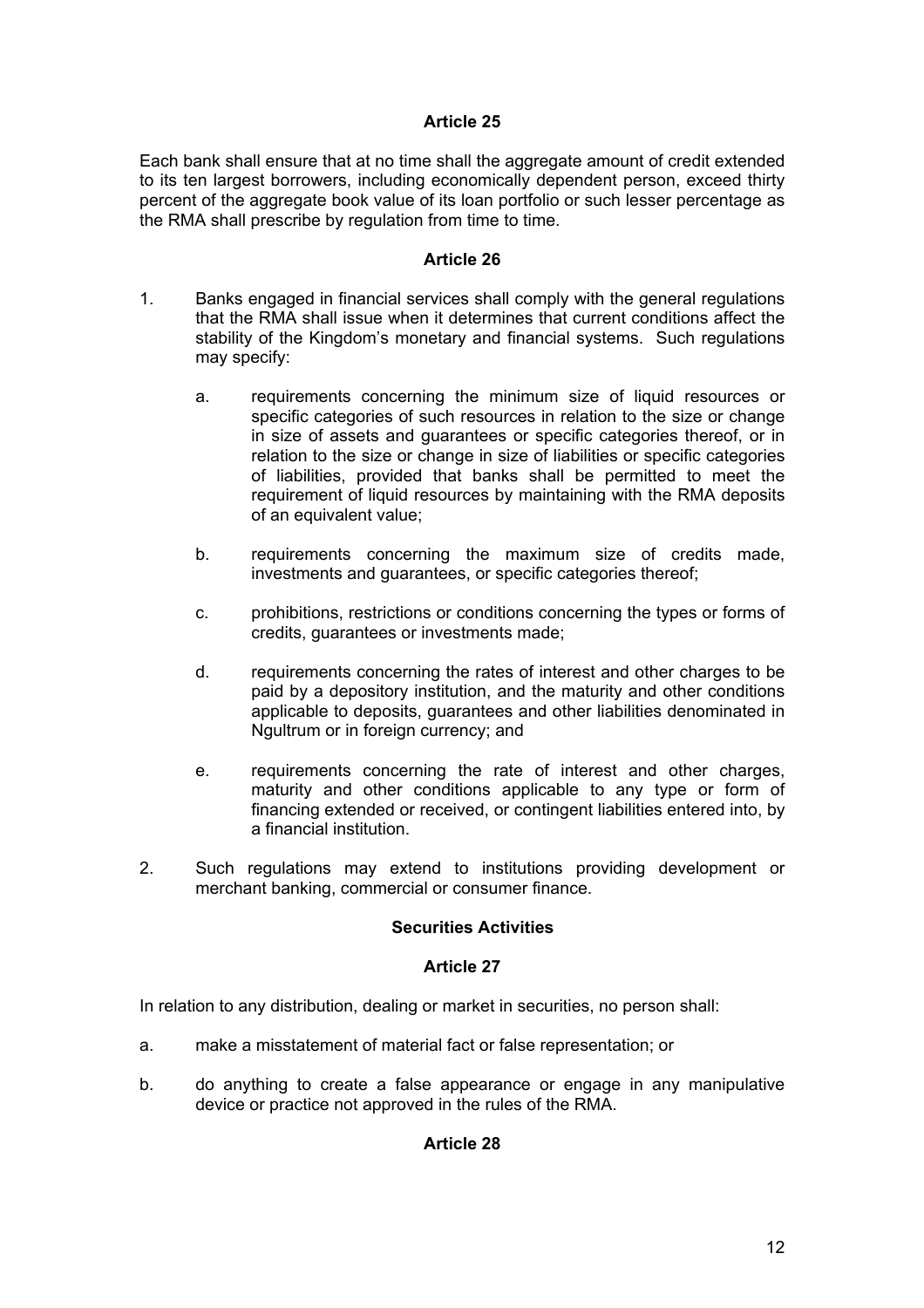None of the following persons shall deal or get others to deal in securities if they have non-public price-sensitive information about the issuer, or about the plans of the Royal Government or another person in relation to the first mentioned person:

- a. officers and employees of the issuer or of the person;
- b. officers and employees of the Royal Government;
- c. those associated in a professional capacity with the issuer, the Royal Government, or with the other person;
- d. those who obtain the information, directly or indirectly, from the persons mentioned in (a), (b) and (c).

### **Article 29**

In conducting securities dealing, a person or company conducting securities business must :

- a. minimize the risks of its operations and diversify its securities activities, in particular in accordance with any regulations issued by the RMA;
- b. limit its exposure so that the securities of any one person, other than the Royal Government or an agency thereof do not constitute more than the percentage of its portfolio fixed by the RMA;
- c. have the capital laid down in regulations issued by the RMA; and
- d. have its portfolio valued in terms of market price and otherwise comply with accounting regulations issued by the RMA.

#### **Article 30**

A person carrying on securities business:

- a. must ensure that a deal it recommends to or effects for a customer is suitable for the customer;
- b. must not deal in the securities of a company immediately prior to it recommending that a customer engage in a similar transaction or engaging in a similar transaction on a customer's behalf;
- c. must not prefer some customers over others, for example, by giving them earlier access to information or by executing their orders first or at better prices;
- d. must not recommend dealing to customers, or deal for customers, for the primary purpose of making commissions;
- e. must provide customers with a contract note following a dealing, and with a customer agreement setting out the information required by regulations issued by the RMA;
- f. must keep moneys of customers in a bank account separate from its own moneys.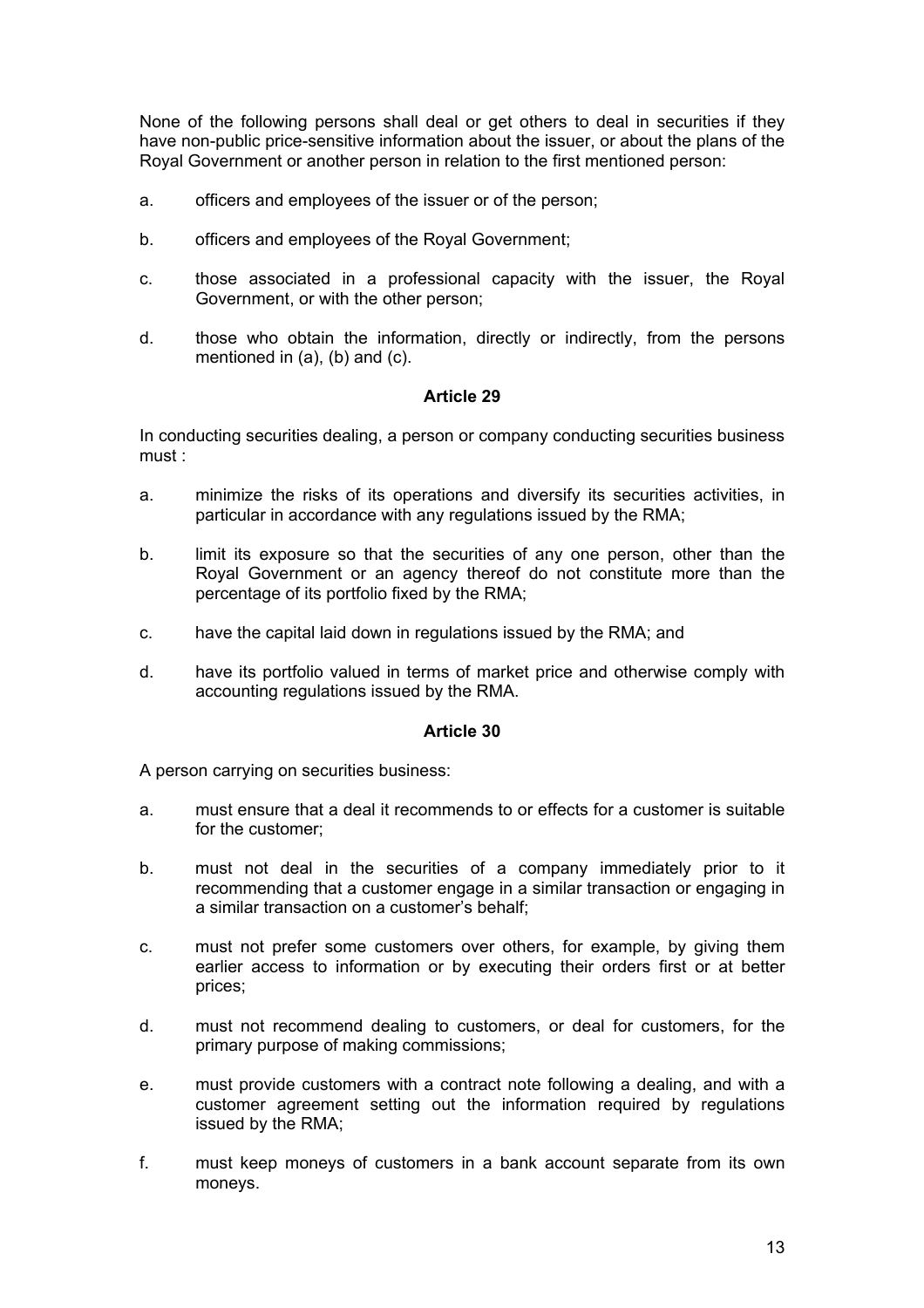A financial institution underwriting or offering for sale the issue of securities and any person offering any securities to more than fifty persons must provide a prospectus, which fairly presents the information which a prospective investor would want to know. The prospectus must contain valuation information on the price-earnings ratio of the company, the ratio of the price of the securities to the book value of the issuer, and comparable information about other issuers.

### **Insurance Activities**

### **Article 32**

In this Act and in regulations issued under it:

- a. "general insurance business" means accident, sickness, fire, marine, aviation, motor liability, or miscellaneous insurance business;
- b. "If the assurance" means the business of effecting contracts of insurance upon human life, including any contract whereby the payment of money is assured on death or the happening of any contingency dependent on human life, and any contract which is subject to payment of premiums for a term dependent on human life and shall be deemed to include :
	- (i) the granting of annuities upon human life;
	- (ii) the granting of health benefits where a person becomes incapacitated for a period of not less than five years, until retirement or without limit of time;
	- (iii) the granting of superannuation allowances and annuities payable out of a fund applicable solely to the relief and maintenance of persons engaged or who has been engaged in any particular profession, trade, or employment or of the dependents of such persons.

#### **Article 33**

- 1. A person conducting an insurance business shall in respect of each type of insurance business maintain a separate account and separate accounting records, setting out the assets and liabilities for each type.
- 2. The receipts of each type of insurance business shall form a separate insurance fund and shall be applicable only for the purposes of that type of business.

- 1. The RMA may prescribe for each type of insurance business the extent to which its assets must exceed its liabilities (the margin of solvency).
- 2. If the margin of solvency falls below that set by the RMA, the person must immediately prepare plans for the restoration of its financial position and must implement it (or its modified version) when approved by the RMA.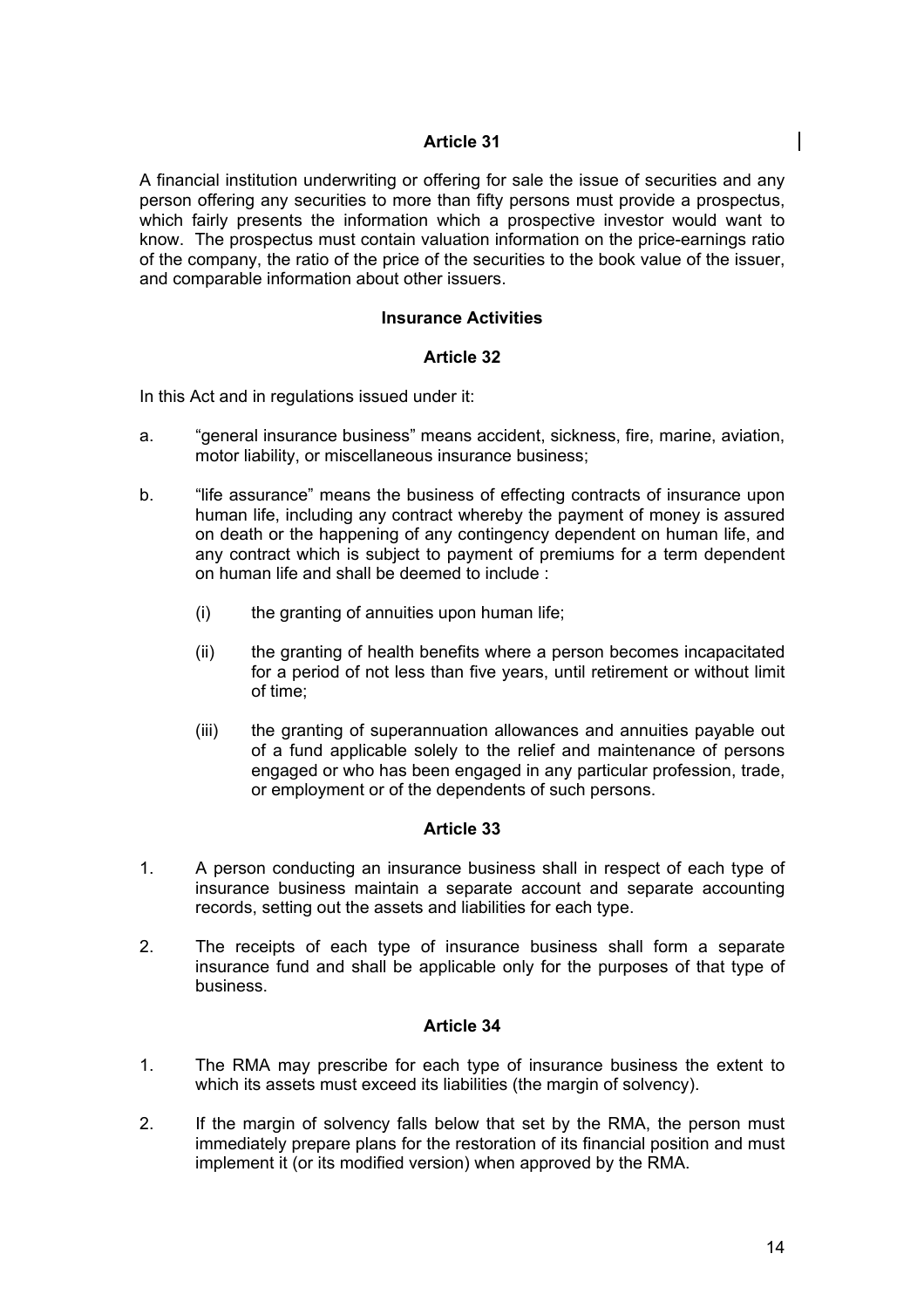The RMA may require a person carrying on insurance business.

- a. not to make investments of a specified kind;
- b. to hold its assets in a specified form, manner, or place;
- c. to charge premiums or fees within specified limits;
- d. to act as the RMA considers it necessary for the purpose of protecting policy holders.

# **Article 36**

- 1. A person carrying on life assurance business must appoint an actuary who must be approved by the RMA.
- 2. At least every twelve months, and at such other times as the RMA requires, a person carrying on life assurance business must have its actuary value its assets and liabilities in relation to that type of business. The actuary's report must be sent immediately to the RMA.
- 3. If as a result of the valuation any surplus emerges, eighty percent of it (or such higher percentage as the RMA requires) may be distributed to or reserved for the policy holders. The remainder may be paid as a dividend to shareholders in the case of a company or be utilized for such purposes as the RMA requires.

#### **Article 37**

If for any financial year profits accrue from any type of general insurance business, then after making provision for reserves and other matters for which provision is necessary or expedient, the balance of such profits may be paid as a dividend to shareholders in the case of a company.

# **Article 38**

At any time the RMA may require in respect of a person carrying on insurance business to prepare a statement with respect to any type of insurance business, annexing any certificates required in respect of particular matters.

#### **Investment Company Activities**

- 1. Investment companies must not advertise, offer, or sell any share in the investment company without providing prospective investors with a prospectus approved by the RMA.
- 2 In addition to the information required by Section 19 of the Companies Act 1989, the prospectus must contain:
	- a. a statement of the company's investment policies and objectives, including any limitation on imposed investments of particular types;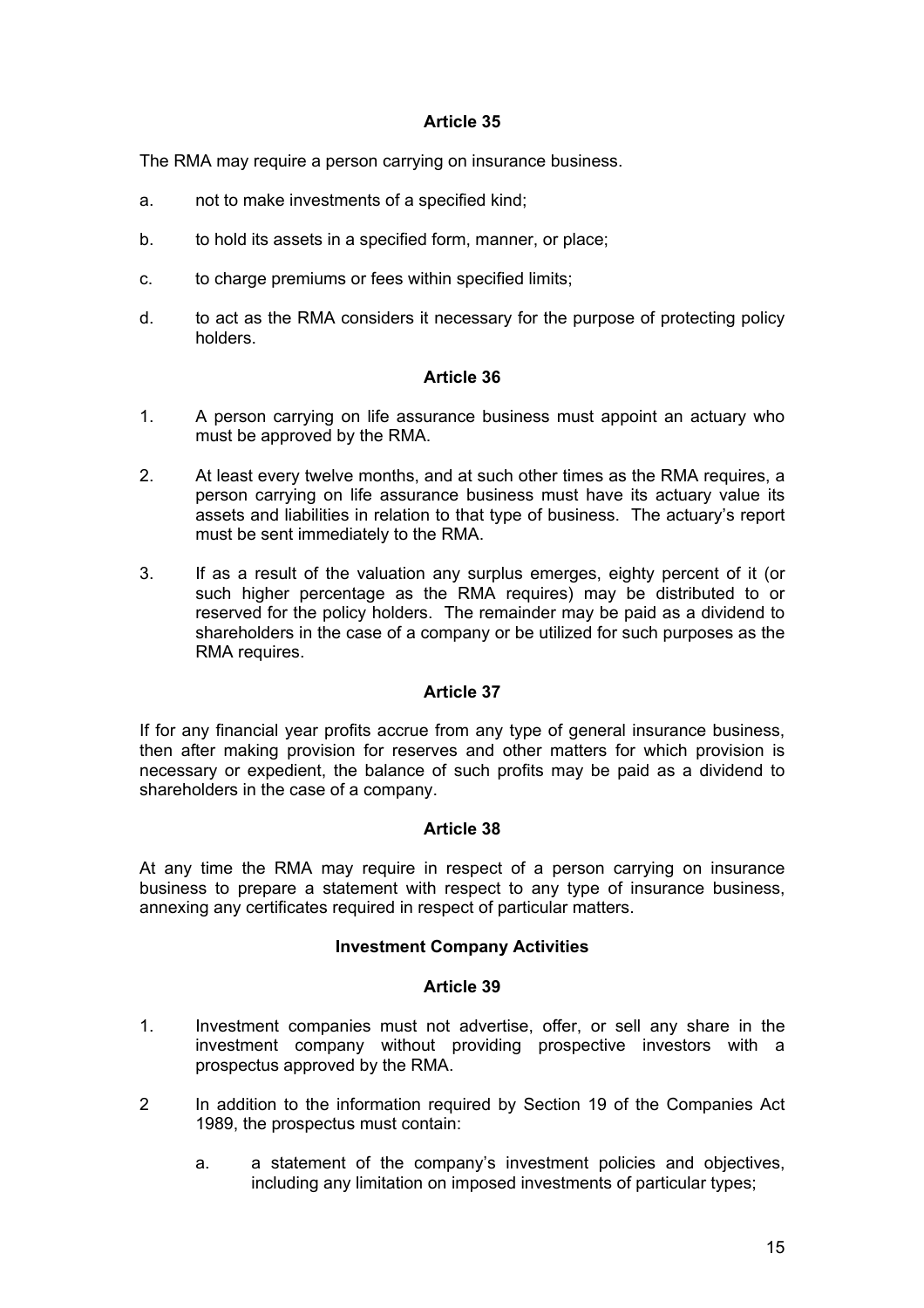- b. how investors can redeem their shares in the company;
- c. a description, including the amount, of selling, management, and redemption fees and charges:
- d. the qualifications, background, and experience of the management of the investment company of its investments advisor (if any);
- e. the past financial performance of the investment company or of any investment company with which the management has been associated in the last five years;
- f. such other information which RMA deems necessary for informed decisions by prospective investors in the fund.

The RMA may require an investment company :

- a. not to make investments of a specified kind;
- b. to hold its investments in a specified form, manner, or place;
- c. not to exceed specified fees and charges;
- d. to act as the RMA considers necessary for the purpose of protecting investors.

# **Asset Management**

#### **Article 41**

1. A person conducting an asset management must act in the sole interest of the owners of the assets and at their direction (or at the direction of their designated agent or in accordance with a direction given in accordance with their internal procedures).

 Separate accounts and accounting record must be kept for the assets being managed of each individual or group of individuals.

 The assets being managed are not the assets of the asset manager; they are to be treated as a separate fund in the event of the insolvency of the asset manager and do not form part of his estate.

- 2. A person carrying on asset management:
	- a. must ensure that the transactions it effects for a customer are suitable for the customer;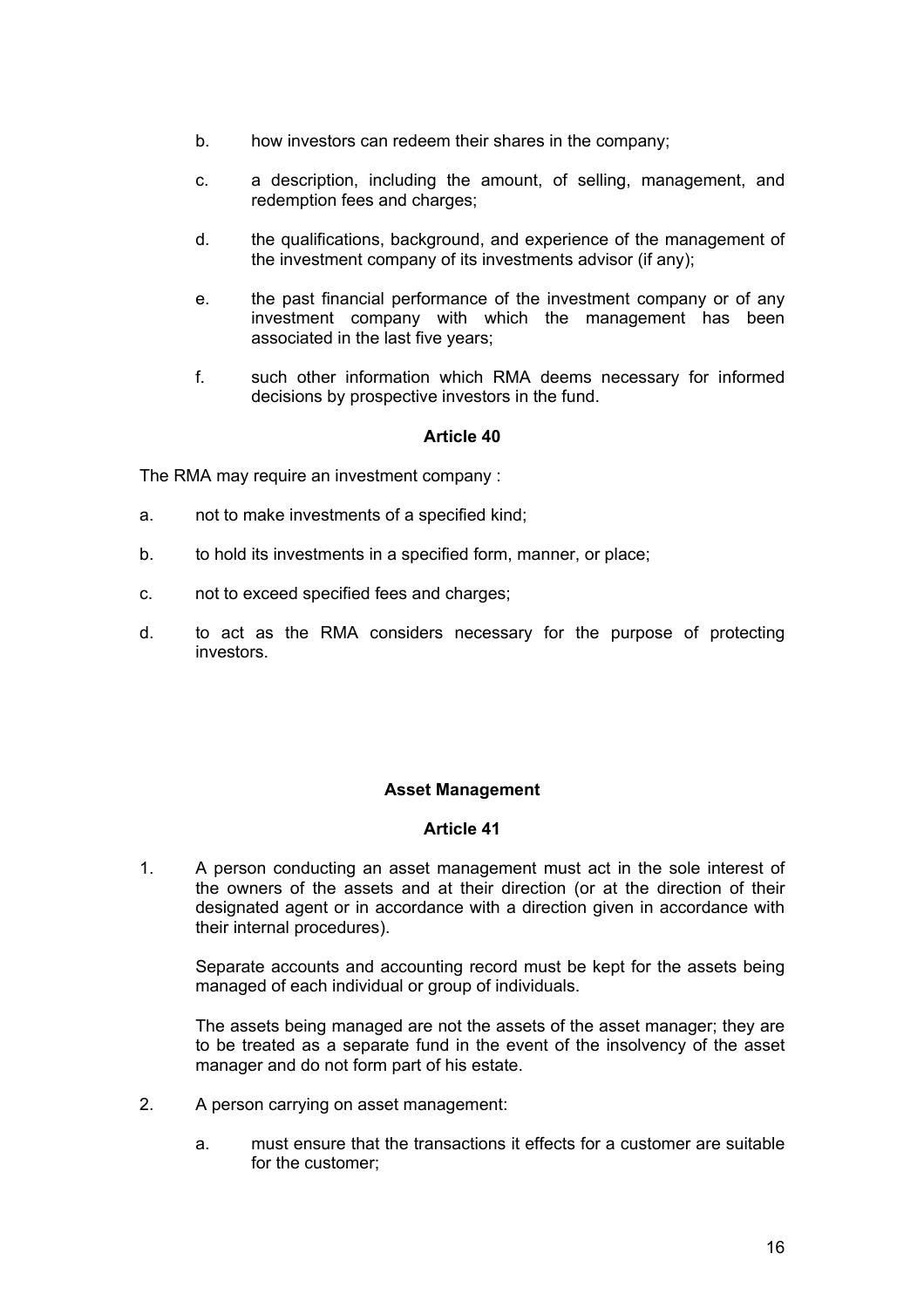- b. must not prefer some customers over others or prefer its own interest over that of its customers;
- c. must not deal for a customer for primary purpose of being able to charge its customer a fee;
- d. must provide customers quarterly with a statement setting out the changes in the value of the assets on a quarterly and year-to-year basis, the composition of the portfolio in general terms (cash, shares, bank deposits etc.), and such other matters as the RMA prescribes.

Article 40 shall apply mutatis mutandis to the assets of an asset manager.

### **Investment Advice**

#### **Article 43**

- 1. A person giving investment advice:
	- a. must disclose in writing whether it is giving independent advice or whether it has any material interest in the investment opportunity recommended;
	- b. in recommending a specific opportunity, must have engaged in a reasonable search of investment opportunities available to the customer and satisfied himself that this opportunity is suitable for the customer and is the best opportunity available.
- 2. Article 40 shall apply mutatis mutandis to a person giving investment advice.

# **Part VI**

#### **CERTAIN PROHIBITED ACTIVITIES**

- 1. Financial institutions carrying on banking activities shall not, directly or indirectly, without prior written authorization from the RMA:
	- a. purchase shares, become partner in, or acquire an interest that in the aggregate amounts to more than twenty percent of the equity of projects or enterprises, or come under common ownership with, or become owned to more than twenty percent of its equity by enterprises other than financial institutions (or such other related activities as the RMA shall designate by regulation); and
	- b. permit the investments described under paragraph a. to exceed the equivalent of 25 percent of the financial institutions' net worth.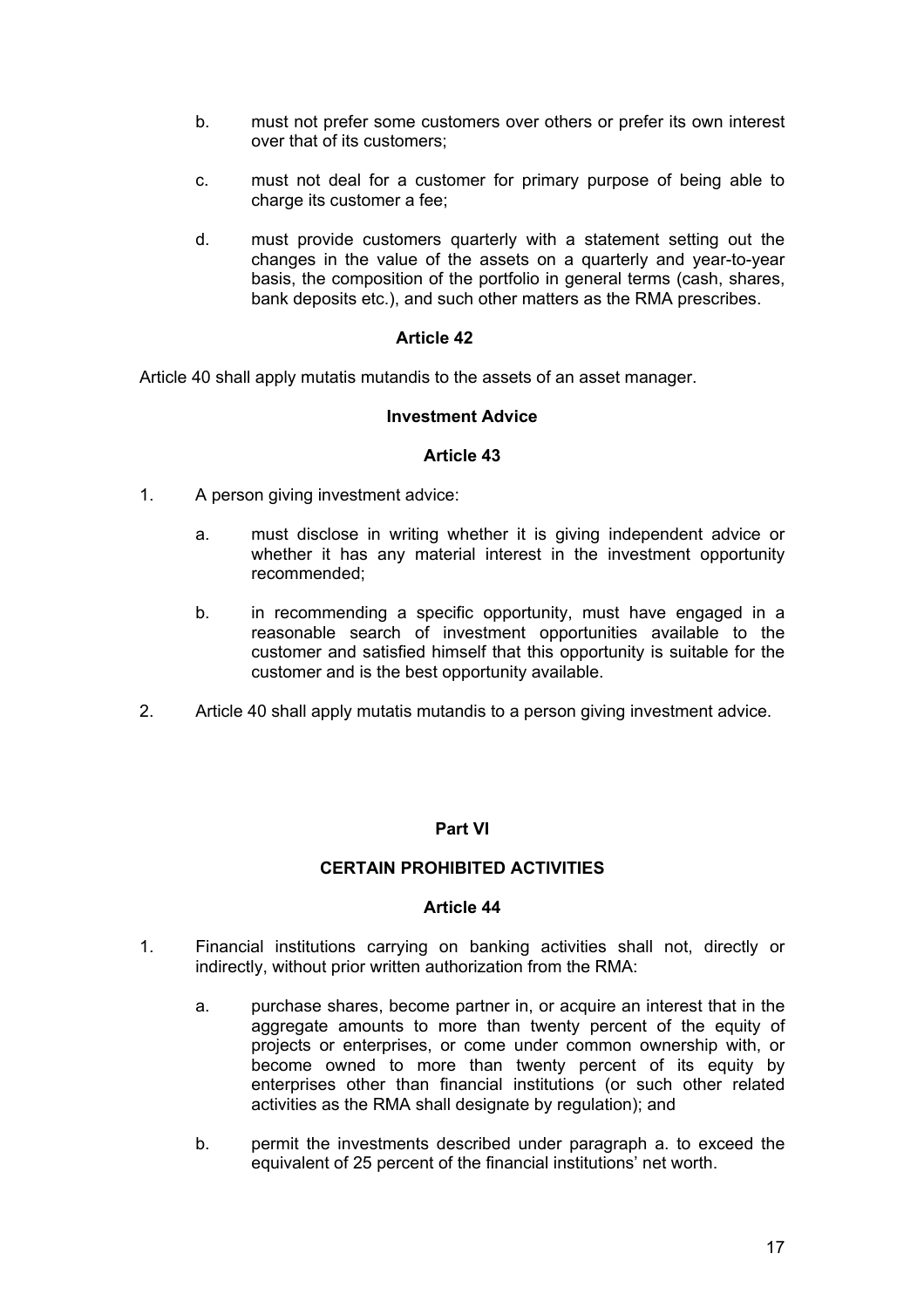- 2. A person who has more than the holding specified in Section (1) does not have the power to exercise any rights attached to the holding, and the court may order him to dispose of the whole or a part of it.
- 3. The above prohibitions of Section 1 shall not apply in the following cases:
	- a. acquisition of shares or other interests by way of repayment of credit granted, in which case the purchasing institution in question shall dispose of all shares or interest acquired within one year, unless an extension is granted by the RMA;
	- b. acquisition of shares or other interests as an agent; and
	- c. acquisition of shares for the purpose of reselling them to third parties (underwriting).

- 1. Financial institutions shall be prohibited from entering into contracts or agreements or adopting practices of any kind which would secure them a position of dominance on the money, financial or foreign exchange markets, or from engaging in misleading, fraudulent, or manipulative practices in order to obtain an unfair advantage for themselves or for third parties.
- 2. Without prejudice to the generality of Section 1, persons licensed under this Act must not engage in:
	- a. eliminating or substantially damaging a competitor of the person or of a person that is related to the person in that or any other market;
	- b. preventing the entry of a person into that or any other market; or
	- c. deterring or preventing a person from engaging in competitive conduct in that or any other market.

# **Article 46**

A bank must not grant credit, give any guarantee or incur any other liability, against the security of:

- a. its own shares, the shares of a subsidiary, or the shares of a parent company; or
- b. the shares of a subsidiary of a parent company.

# **Article 47**

A financial institution shall not extend credit or provide any service or fix or vary the consideration therefore on the condition that the customer shall obtain credit or some service from that company or from related persons, as defined in Article 48.

# **Part VII**

# **BUSINESS WITH PERSONS RELATED TO A FINANCIAL INSTITUTION**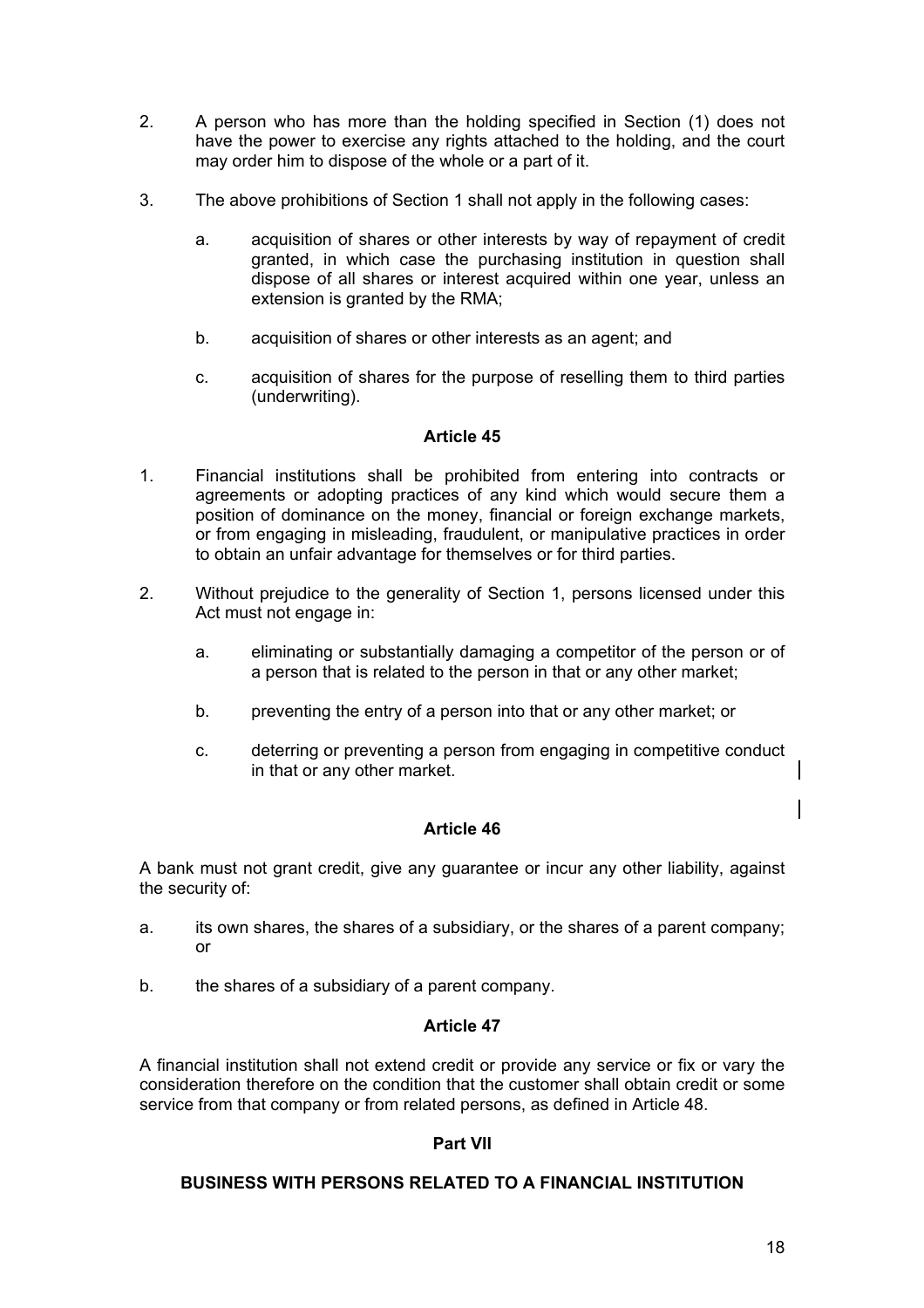- 1. Financial institutions may conduct business with related persons only in accordance with the provisions of this Part.
- 2. For the purposes of this Act, persons related to a financial institution shall mean:
	- a. the members of the Board of Directors and Departmental Heads;
	- b. the members of the Audit Committee;
	- c. companies controlling the institution and their principal shareholders or administrators;
	- d. spouses or relatives, up to the third degree of consanguinity, of members of the Board of Directors or Audit Committee, departmental directors, administrators, or shareholders of the controlling company;
	- e. companies in which one of the person referred to above has a direct or indirect equity interest equal to or exceeding ten percent of the authorized capital stock; and
	- f. persons with qualifying holdings in the financial institution and any company under their direct or indirect control.
- 3. For the purposes of this Article:
	- a. "control" with respect to a company or other business enterprise include :
		- (i) owning more than fifty percent of any class of voting securities;
		- (ii) having the power to elect a majority of the directors or of another policy-making body; or
		- (iii) otherwise exercising a controlling influence over the management or policies of a company or enterprise;
	- b. legal entities under public law controlling a public or both public and privately owned financial institutions and their administrators as well as any legal entity directly or indirectly controlled by them, and its directors or administrators, shall also be considered persons related to such financial institution; and
	- c. persons related to any of the companies constituting a group of companies affiliated by virtue of share-holding or economic dependency shall be considered related to each of the companies in the group.

### **Article 49**

1. Financial institutions shall not grant favoured terms to related persons.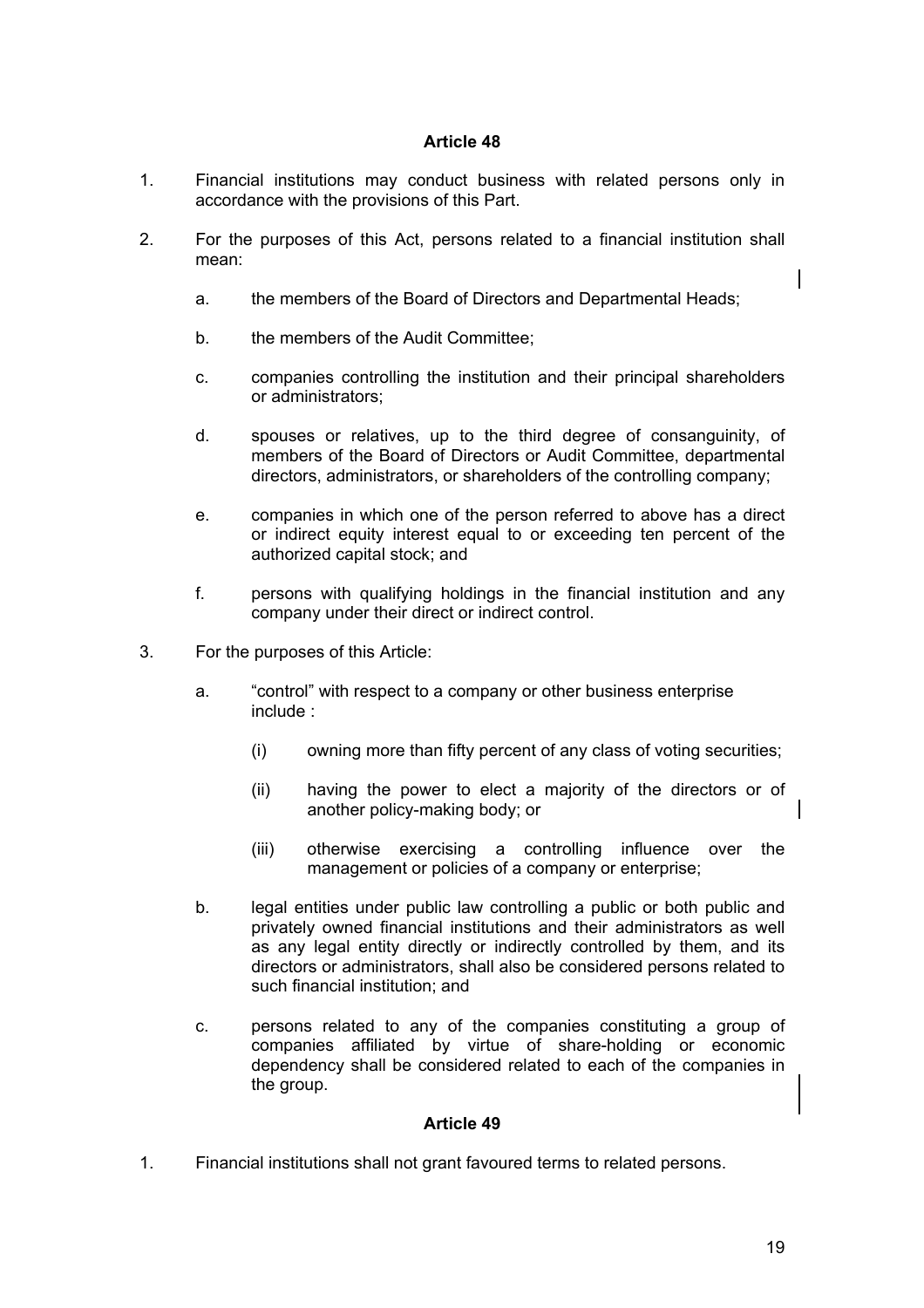- 2 For the purposes of this Article, "granting favoured terms" shall mean :
	- a. carrying out a business which, by its nature, purpose, characteristics, or risk, would not be carried out by the institution with other customers; and
	- b. collecting interest, fees, or other charges or accepting guarantees which are lower, or paying interest which is higher, than that required of other customers.

- 1. Financial institutions shall do business with related persons only if so authorized by their Board of Directors based on a report of their departmental heads including a description of the relationship involved, an analysis of the transaction concerned and of the financial situation and income of the applicant, and an assessment of the applicant's creditworthiness.
- 2. Members of the Board of Directors with an interest in the transaction, or who are related by marriage, blood, kinship, or business interests with the person related to the financial services company shall be required to leave the meeting during the time in which the board is deliberating and deciding on the transaction in question.
- 3. Persons related to financial institutions other than directors and executive officers whose obligations are described in Section 5 of Article 11, shall be required to file statements of financial interest as may be prescribed from time to time by the RMA.

# **Part VIII**

# **ACCOUNTS, AUDITING, REPORTING REQUIREMENTS, INSPECTION**

- 1. A financial institution must at all times keep such records in Bhutan as are necessary to exhibit clearly and correctly the state of its affairs, to explain its transactions and financial position, and to enable the RMA to determine whether it has complied with the provisions of this Act.
- 2. The records required by Section 1 must be kept for a period of at least five years.
- 3. Not later than three months after the expiration of its financial year, a financial institution must prepare in respect of all business transacted by it in that year, a balance sheet and profit and loss account as of the last working day of that year, in such form as the RMA may approve, audited in accordance with the provisions of this Act.
- 4. A financial institution must send the balance sheet, profit and loss account and auditor's report described in Section 1b of Article 52 to the RMA within 14 days of its preparation, must publish them as the RMA directs, and must keep a copy of them available for inspection by members of the public for at least a year in each of its places of business in Bhutan.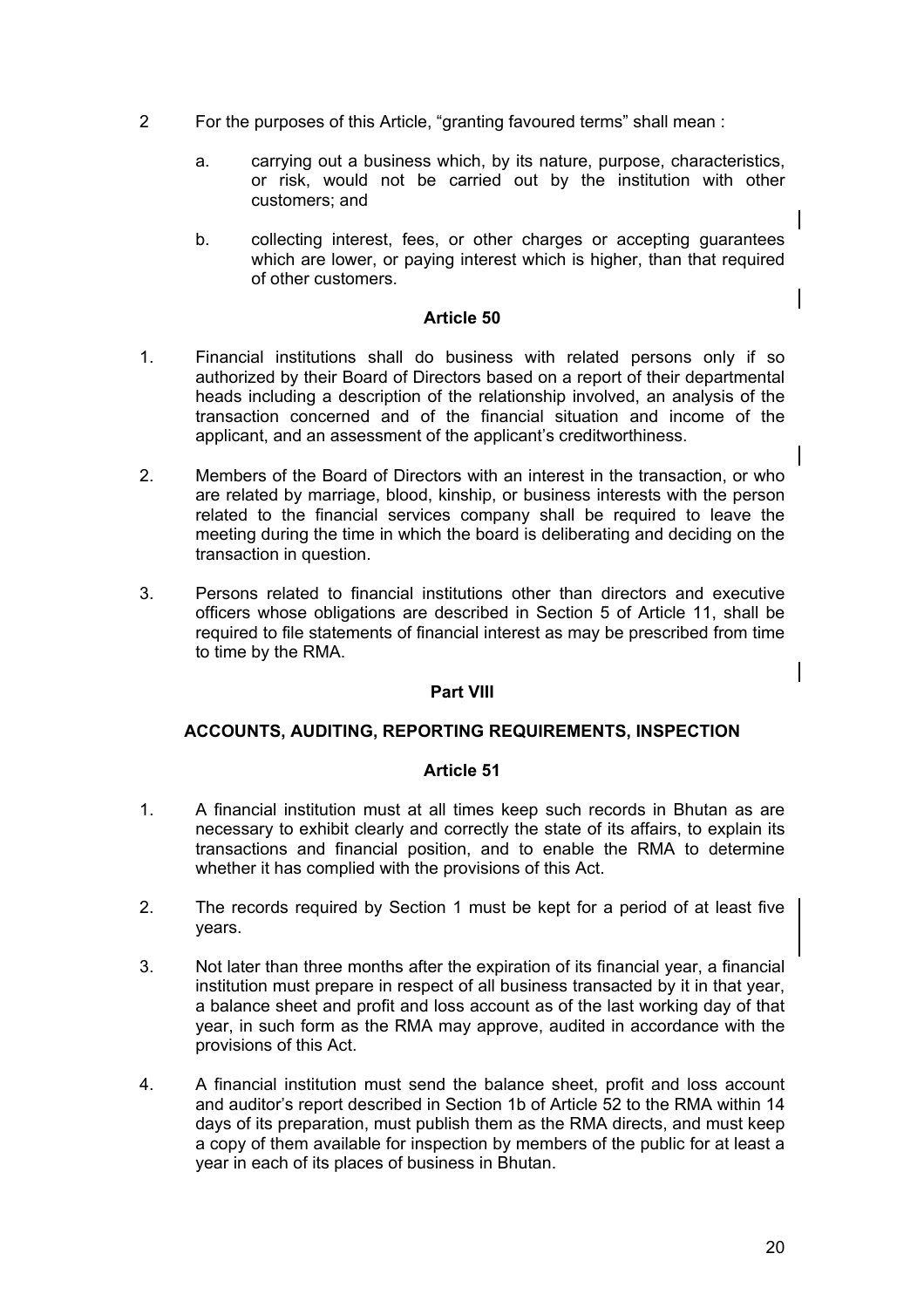- 5 In the event that a financial institution has an equity interest in one or more other financial institutions equivalent to more than fifty percent of the capital of each such other company, or the financial institution effectively controls one of more or other financial institutions, the before mentioned accounts, records and financial statements shall also reflect the financial condition of such other companies on a consolidated as well as on an unconsolidated basis.
	- a. For the purposes of this Section, "control" shall have the meaning set forth in Article 48, Section 3.

- 1. An independent auditor approved by the RMA shall be appointed by each financial institution and shall have the following duties:
	- a. to assist the financial institution in keeping adequate accounts and records of its operations and transactions in accordance with sound accounting principles;
	- b. to prepare in accordance with generally accepted auditing practices, an annual report on the balance sheet and profit and loss account of the financial institution and to deliver an opinion as to whether the financial statements of the financial institution adequately reflect the financial position of the financial institution and its solvency; and
	- c. to inform the Board of Directors of the financial institution and the RMA of any irregularities or deficiencies observed in the operations, transactions, records or accounts of the financial institution which could result in material losses for the financial institution or its customers.
- 2. In the case of a termination of the engagement of an independent auditor by a financial institution, both the institution and the auditor shall inform the RMA of the reasons therefore within fifteen days of the termination.

# **Article 53**

For each bank, the auditor's report and the balance sheet for the financial year shall be published in a newspaper of general circulation as indicated by the Board of Directors and approved by the shareholders.

- 1. All financial institutions shall be subject to inspections by RMA inspectors or by auditors appointed by it. In their inspections of financial institutions, the RMA and its auditors may:
	- a. examine the assets, accounts, and related documentation, the corporate books, and any documents in the archives of the institution; and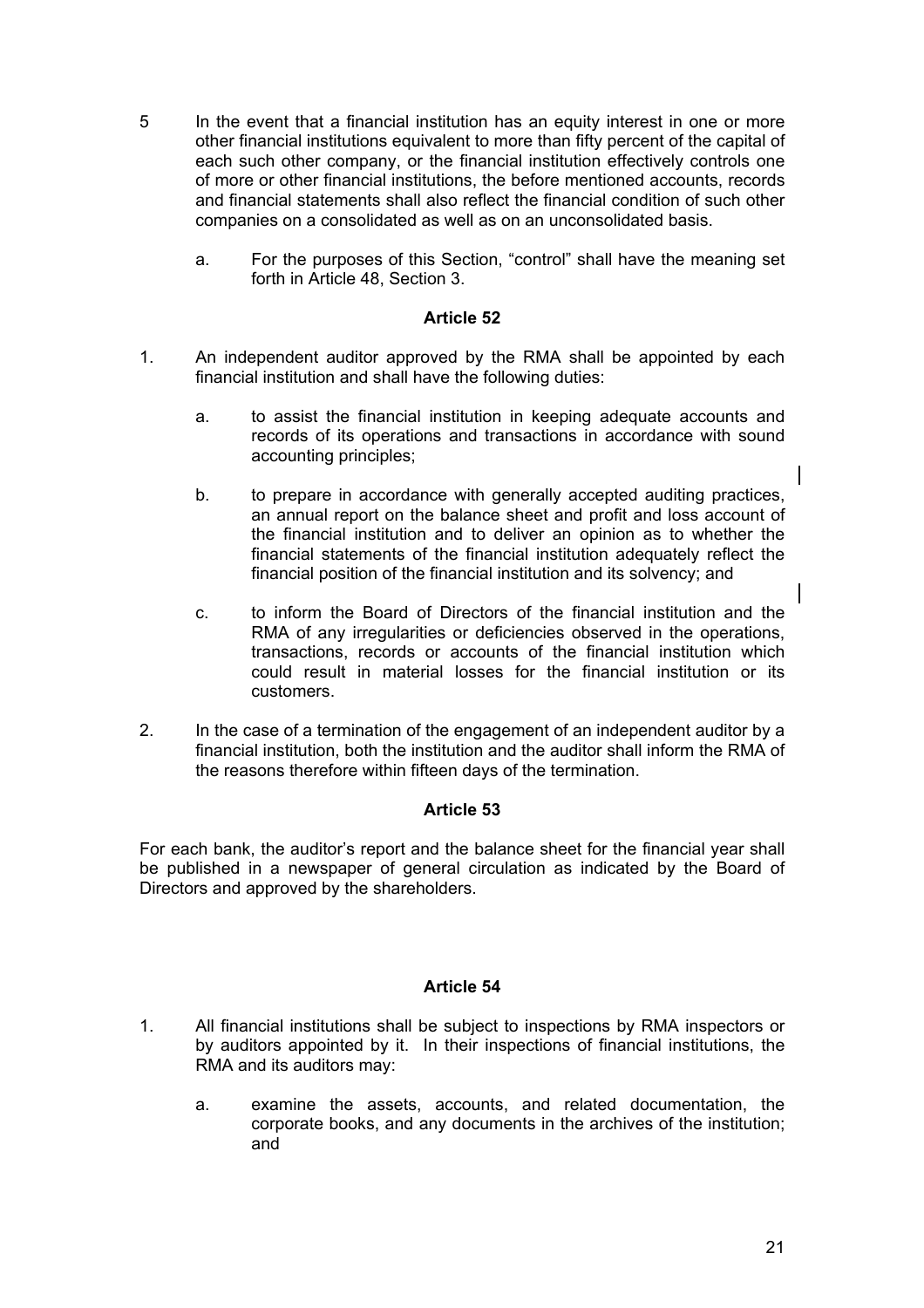- b. require controllers, administrators, agents, deputies and employees of the institution to provide all such information on any matter relating to its organization and operation as they shall reasonably request.
- 2. The RMA may call for any information or document that it may require for the purpose of the administration of this Act from any financial institution, and that person must provide the information within any stated period.
- 3. No director, manager or other employee of a financial institution shall obstruct the proper performance by an auditor or his duties, or a lawful examination of an institution, or make a false misleading statement or entry in any account, report or in any information provided to the RMA.
- 4. For the purposes of determining the condition of a financial institution, and its compliance with the provisions of this Act, the RMA may examine, or cause to be examined, a person that controls or is controlled by a financial institution.

- 1. Banks shall be required to prepare periodic reports using forms issued by the RMA, providing sufficient information on their administration and operations, liquidity, solvency, profitability, and such other information that the RMA may require for an assessment of their financial condition.
- 2. The reports shall be prepared in accordance with the accounting standards established by the RMA.
- 3. In the event that the bank has an equity interest in one or more other companies engaged in financial services equivalent to more than twenty percent of the amount of its authorized capital stock, the reports shall also provide the required information with respect to such other companies on a consolidated basis, as well as on an unconsolidated basis.

- 1. Each bank shall have an Audit Committee consisting of three members appointed by the shareholders. The Audit Committee shall:
	- a. monitor compliance with the laws and regulations applicable to the bank and report to the Board of Directors such situations as it feels should be reported; and
	- b. deliver opinions on any matters submitted to it by the Board of Directors.
- 2. The Audit Committee shall meet ordinarily once per quarter and extraordinarily when convened by the Board of Directors. Decisions shall be taken by majority of the members present and no abstentions shall be allowed.
- 3. The Audit Committee may be assisted by experts specially appointed or engaged for this purpose.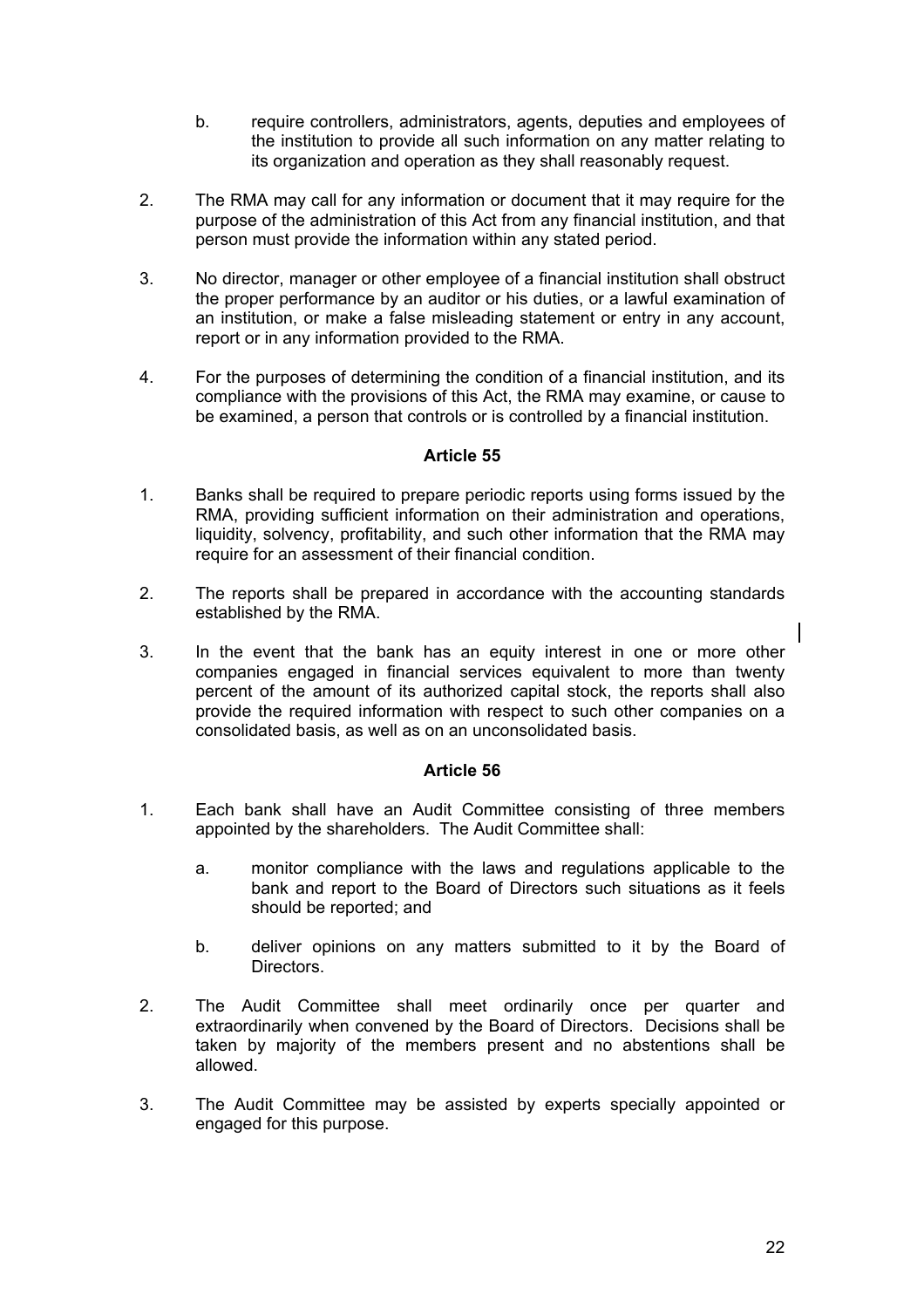4. Directors, managers and other officers of a bank must notify the Audit Committee of any error or misstatement of which they become aware in any account, report or information provided under this Part.

# **Article 57**

The provisions of this Part shall apply to branch offices of foreign financial institutions in respect of all business transacted through places of business in Bhutan. Statutory or regulatory provisions requiring financial statements may be satisfied for the branch office by financial statements prepared on a proforma basis. An Audit Committee or other administrative organ of the foreign bank may function as the Audit Committee of the branch for the purposes of this Act.

# **Part IX**

# **INFRACTIONS AND PENALTIES**

- 1. The actions and penalties provided for infractions described in this Part shall be determined in particular cases by the RMA. Any party aggrieved may appeal such administrative determination to the courts of law (in accordance with the then applicable procedures).
- 2. If the RMA determines that there has been an infraction by a financial institution, by one or more of its officers or directors, or by any other person with respect to (i) the violation of a provision of this Act or of a regulation of the RMA pursuant thereto; (ii) the breach of fiduciary duty in transactions covered by this Act; or (iii) the unsafe or unsound operation of a financial institution, it may take the following actions or impose the following penalties:
	- a. Issue warnings;
	- b. Conclude written agreements for the company to undertake remedial measures, including those limiting the operations of the institution engaged in financial services;
	- c. Issue orders to cease and desist from such infractions;
	- d. Impose fines up to Nu. 5000 per day for each day that the infraction continues;
	- e. Suspend temporarily or permanently officers or directors from duties in the financial institutions;
	- f. Order conservatorship in the case of bank in accordance with the provisions of part X;
	- g. Revoke the license to operate.
- 3. The administrative penalties provided in this Article shall not preclude application of other civil penalties or criminal penalties as provided in other applicable legislations in force.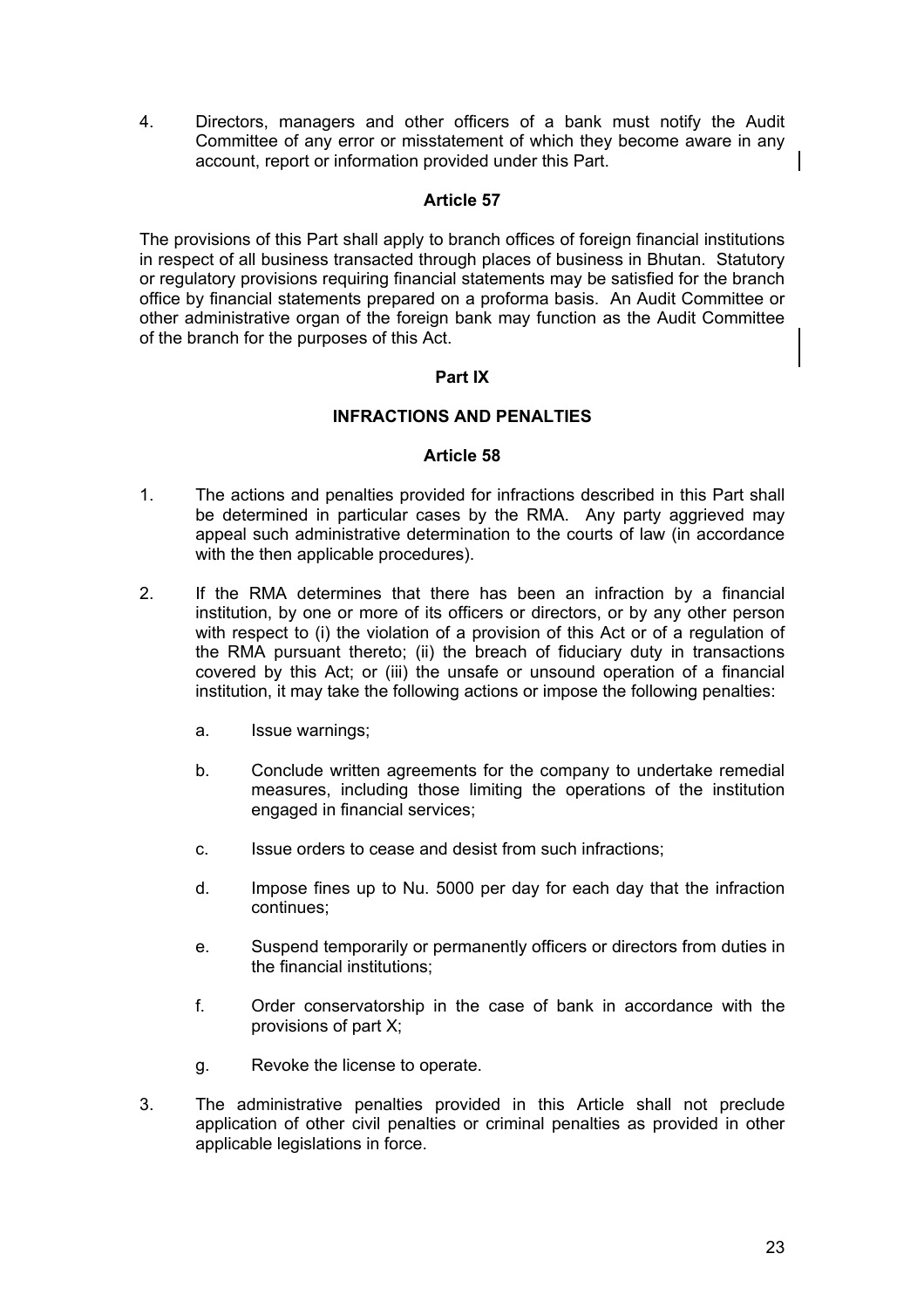- 4. Penalties shall be applied in accordance with the seriousness of the offence and its impact on the financial institution's assets.
- 5. The failure of a person to comply with any direction or requirement, or contravention of any prohibition imposed on it under this Article shall be of itself a ground for revocation of a license.
- 6. These penalties shall apply to any individual or legal entity which violates this Act by engaging, without a license, in activities for which a license is required under this Act.
- 7. Any fines imposed in accordance with this Article shall be paid to the Royal Government.

### **Article 58A**

- 1. A person who is guilty of an offence under this Act is punishable by imprisonment of not more than 60 months or fine of not more than Nu. 25,000/- or both.
- 2. Such offence is committed by a person who :
	- a. does an act or thing that he is forbidden to do by or under provision of this Act;
	- b. does not do an act or thing that he is required or directed to do by or under a provision of this Act;

or

c. otherwise contravenes or fails to comply with a provision of this Act.

#### **Article 59**

A financial institution shall reveal to the RMA any evidence of serious criminal activity either in the Kingdom or abroad which it suspects is associated with the use of a bank account or its proceeds, or if it suspects that investments are the product of serious criminal activity either in the Kingdom or abroad.

#### **Part X**

### **CONSERVATORSHIP; LIQUIDATION**

- 1. The RMA may place a financial institution under conservatorship:
	- a. when the RMA is satisfied that its business is being conducted in an unlawful or imprudent manner, or that it is otherwise in an unsound condition;
	- b. when the continuation of its activities is not in the best interest of its customers : or
	- c. when the RMA has served a notice revoking its license.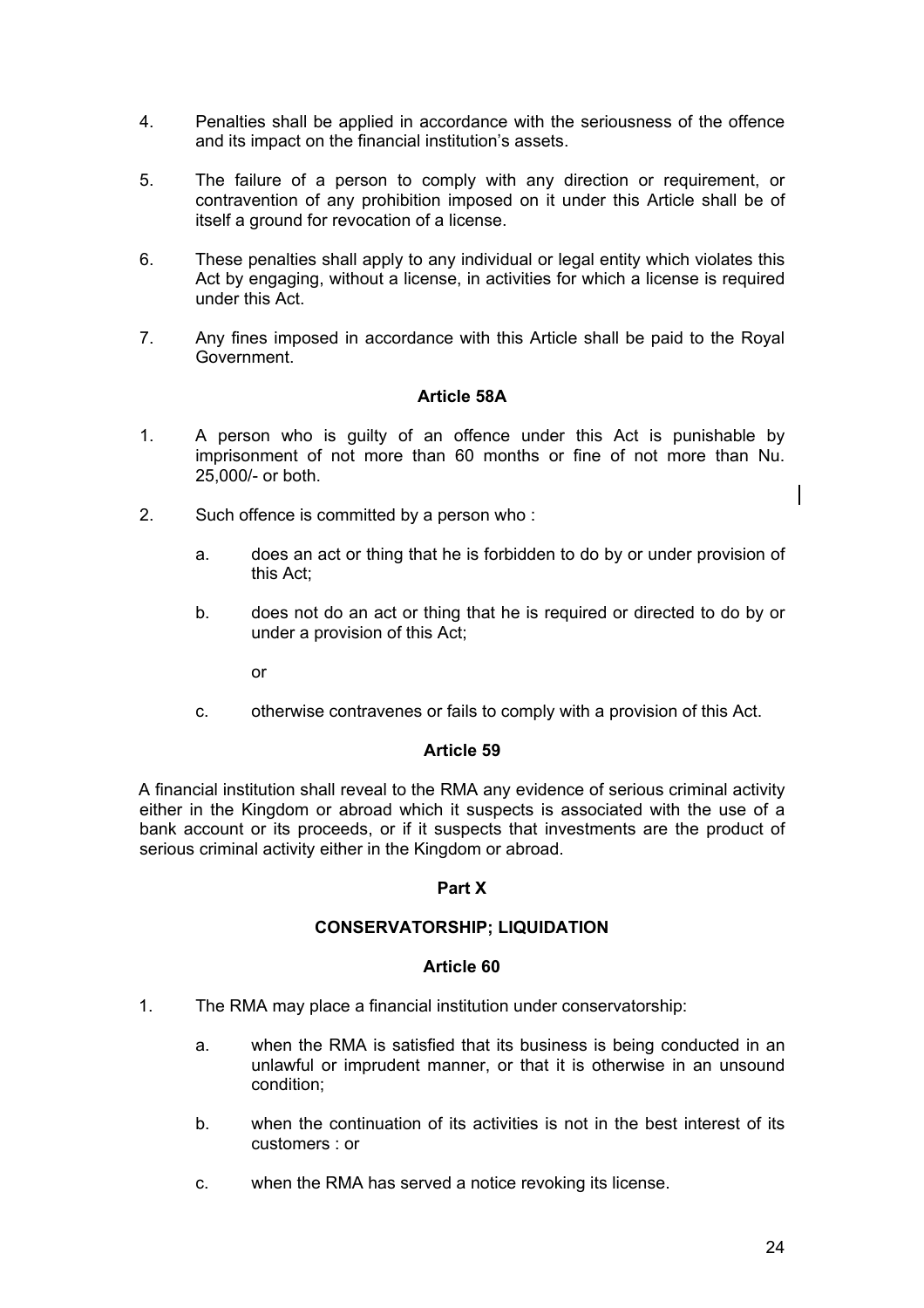The decision ordering conservatorship shall indicate:

- a. the reasons for the conservatorship;
- b. the name of the conservator appointed, who may or may not be an official of the RMA;
- c. the duration of the conservatorship;
- d. the possible freezing of deposits or other customer funds in the institution; and
- e. measures applicable to the officers and directors of the institution, including sequestration of their personal assets to guarantee payment of possible losses to third parties.

### **Article 62**

- 1. The conservatorship shall take effect on the date of posting of public notice or publication in the Official Newspaper of the decision ordering conservatorship.
- 2. Acts on behalf or for the account of the institution that occur without the prior approval of the conservator after the date of such publication shall be null and void unless the conservator otherwise decides.
- 3. The appointment of the conservator shall, until the end of conservatorship, suspend the terms of office of the administrators. They shall return to their duties only if they are not disqualified by the RMA.
- 4. The conservator shall as soon as possible apply for the necessary changes in the list of authorized officials of the institution that is kept by the RMA.
- 5. During the period of the conservatorship, no execution of any judgment can be effected against the property of the institution.

#### **Article 63**

The conservator appointed by the RMA shall have broad managerial powers and shall be authorized to adopt any measures required to normalize the situation of the institution, including the closure of branches, agencies, and other such offices and dismissal of officers and employees deemed by him to be redundant or unfit to perform their duties.

# **Article 64**

If required for the rehabilitation of the institution, the conservator may at any time declare deposits and investments by the public in the institution to be totally or partially blocked for a maximum period of one year, provided that measures are taken which, in the opinion of the conservator, will preserve the approximate value of these deposits and investments.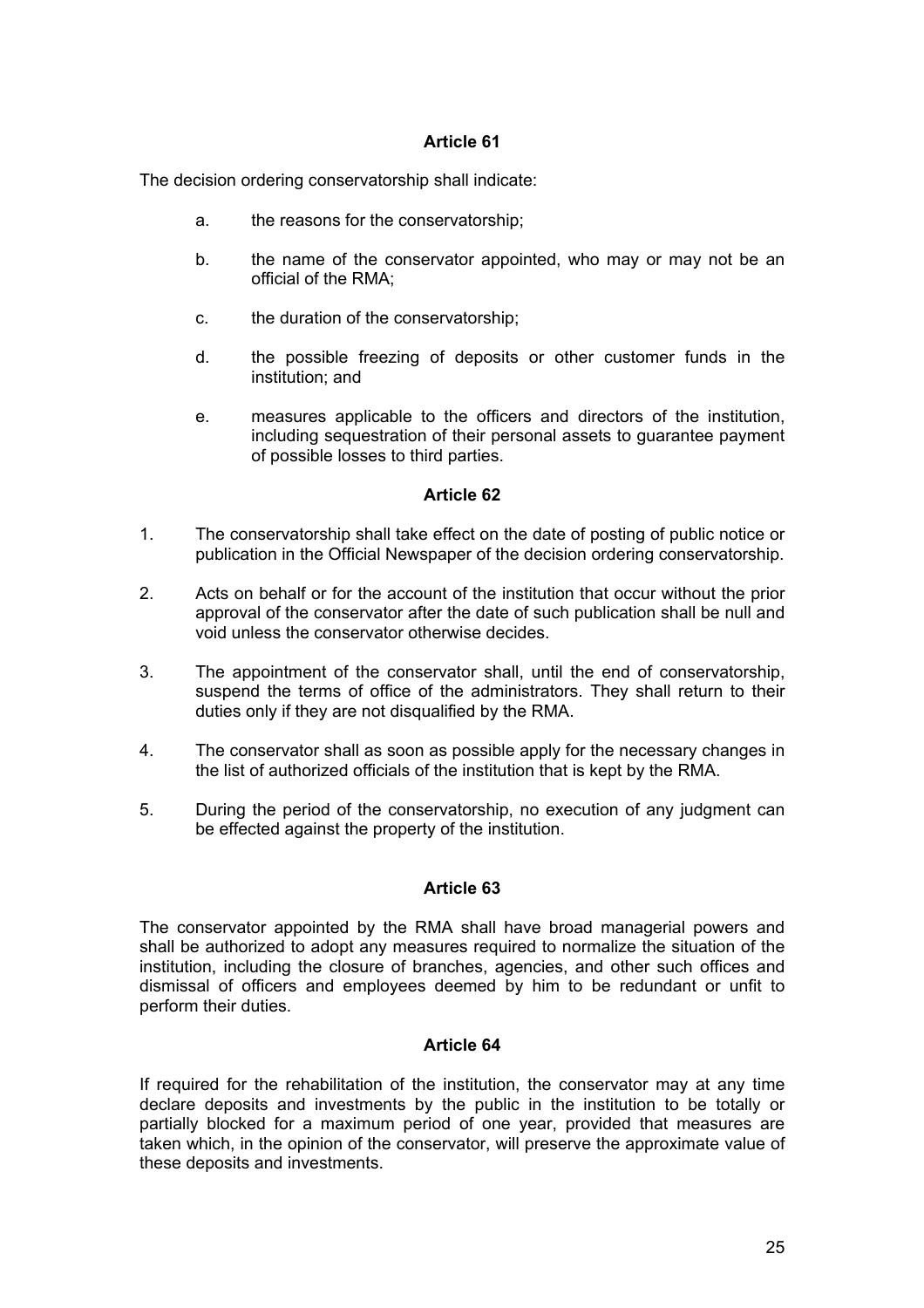The extraordinary provisions set forth in Part X shall apply only as long as the causes which gave rise to them persist.

### **Article 66**

During this period, the RMA may provide financial support to the institution under conditions to be specified in order to make up any temporary liquidity deficiency. **Article 67** 

Funds provided by the RMA to the institution during the conservatorship shall be senior to and shall have priority over all other liabilities of the institution.

### **Article 68**

If during or at the end of the conservatorship the RMA deems the rehabilitation of the institution to be more costly than its dissolution it shall declare the institution insolvent and liquidate it. In assessing the cost of rehabilitation, the RMA shall take into account the availability of other sources of the financial services provided by the institution in conservatorship.

### **Article 69**

The conservatorship shall cease:

- a. at the end of the term established if there is no extension; or
- b. if the RMA deems that the institution can operate normally; or
- c. upon liquidation of the institution in accordance with the law.

#### **Part XI**

### **TRANSITORY AND MISCELLANEOUS PROVISIONS**

- 1. The RMA may, after consulting such persons as it thinks appropriate, make regulations pursuant to this Act for regulating the circumstances and manner of:
	- a. the licensing of banks, securities business and other persons required to be licensed under this Act;
	- b. the operation of licensed institutions; and
	- c. the administration of this Act.
- 2. Without prejudice to the generality of Section 1, regulations may make provision for any of the following purposes :
	- a. notifying the criteria and information required for the licensing of a person under this Act; and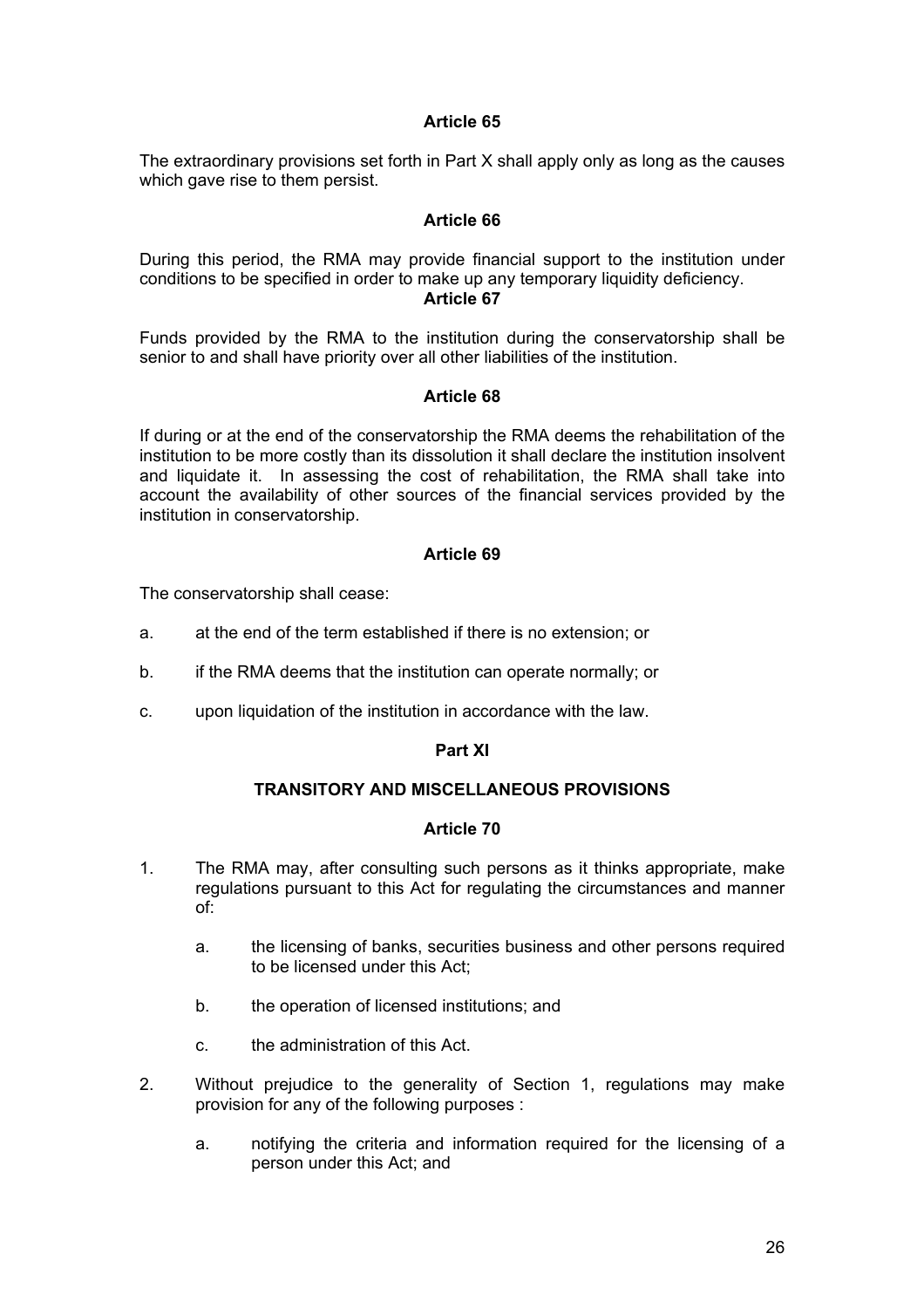b. prescribing anything which under this Act can be prescribed.

# **Article 71**

The provisions of the Companies Act that shall apply to financial institutions are specifically incorporated by reference in Article 11 of this Act.

### **Article 72**

- 1. Companies that engage in financial services described in Article 1, Section 1a at the time that this Act enters into force, shall be deemed to be licensed to operate as a financial institution as if its license had been issued pursuant to the provisions of this Act. The RMA shall specify which activities the financial institution may engage in.
- 2. A financial institution whose organizational structure, financial condition or operations do not conform to the requirements of this Act shall come into compliance with this Act and regulations issued pursuant thereto within one year from the enactment of this Act or of the issuance of such regulation.

# **Article 73**

- 1. Any person who offers or sells a security in violation of the provisions of Articles 27, 28, 31 or 39 of this Act shall be liable to the person purchasing such security from him who may seek to recover the consideration paid for such security with interest thereon, less the amount of any income received thereon, upon the tender of such security, or for damages if he no longer owns the security, in any court of competent jurisdiction in an action against a person who is not a financial institution, or in accordance with the procedures of Section 2 of this Article.
- 2. In the absence of specific contractual provisions to the contrary, all disputes arising out of or in connection with transactions between financial institutions and their customers shall be submitted for resolution in the first instance in accordance with procedures to be issued by the RMA.
	- a. Compliance with procedures under Section 2 shall be a condition precedent to the later submission of the matter by a party to the courts of law.

# **Article 74**

All regulations, orders and guidelines issued by the RMA that apply to more than one financial institution shall become effective upon posting of a public notice or upon publication in the Official Newspaper of the Kingdom or on such later date as such regulation, order or guideline shall specify.

- 1. The RMA, after consultation with the Royal Government and such other persons as it deems appropriate, may make regulations in relation to the provision of financial services in the following areas:
	- a. bills of exchange, cheques, and other negotiable instruments;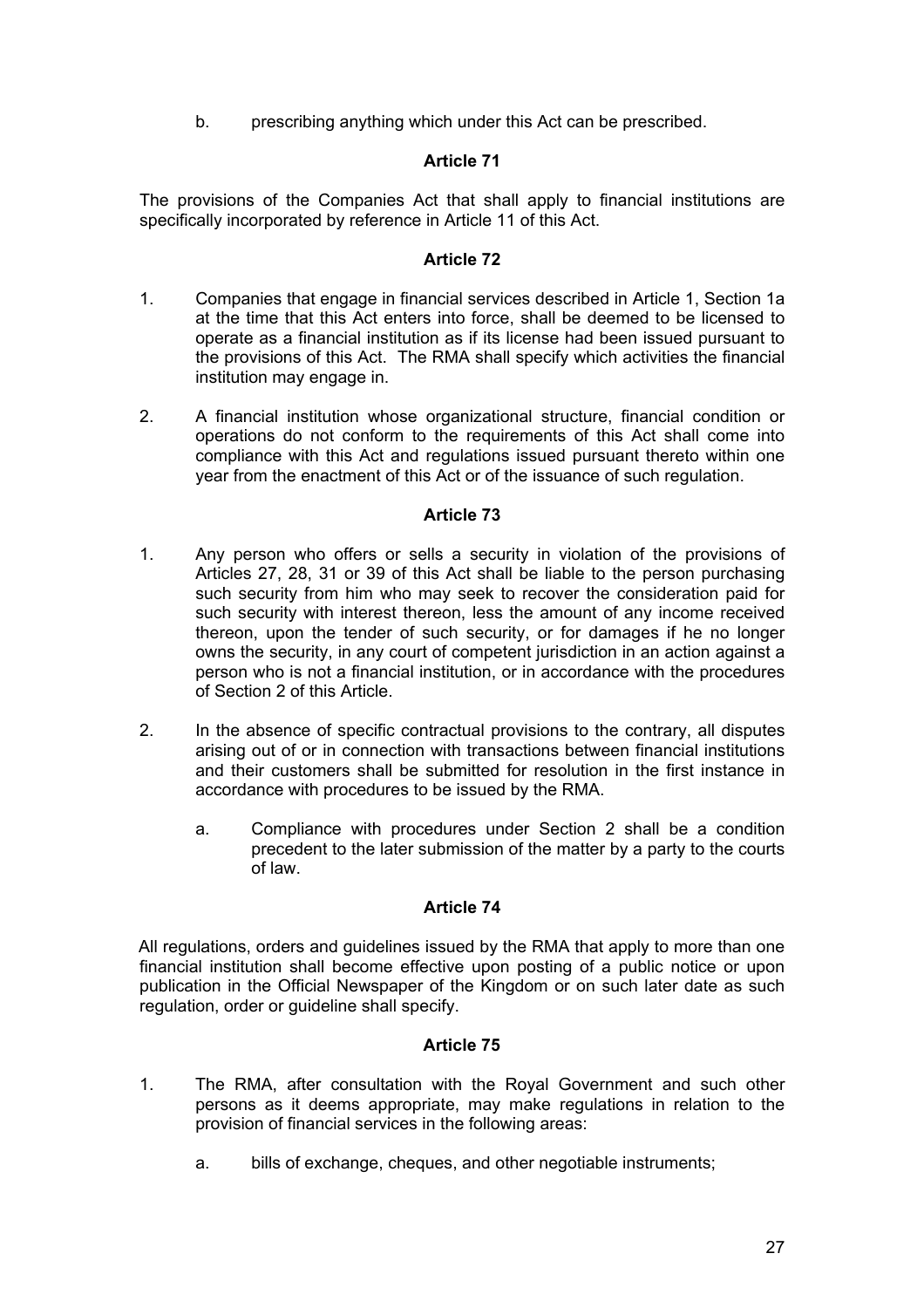- b. credit and guarantee agreements, including financial leasing;
- c. debt recovery, including the establishment of a system of conciliation and arbitration for disputes arising out of the provision of credit, guarantees, and security;
- d. the granting, enforcement, and registration of security agreements; and
- e. any ancillary matters.
- 2. Such regulations shall:
	- a. facilitate commercial transactions and the efficient and speedy resolutions of disputes arising out of them;
	- b. be consistent with international conventions and the principles of commercial law in modern legal systems;
	- c. ensure that the terms of contracts drawn by those providing financial services will be full and fair and in so clear a form that they are easy to read and understand; and
	- d. ensure that the customer is given a fair and balanced explanation of those terms, especially the basis of calculating the amount of charges including interest and of the possible consequences of granting guarantees and security.

The Royal Monetary Authority Act 1982 is amended as follows:

- 1. Delete the definitions of "bank", "banking business", "financial institution" and "credit institution" in Section 2, and substitute therefore the definitions of "bank" and "financial institution" contained in Article 1, Section 1a. of the present Act.
- 2. Delete "banking business" in Section 6 (c) and substitute "banks" and other financial institutions subject to the Financial Institutions Act of 1992".
- 3. Delete "five" million in Section 9 (1) where first occurring and substitute "one hundred million".
- 4. Delete "two times" in Section 11 (1) where occurring and substitute "three times".
- 5. Insert after "be" where occurring in Section 21 (4) the words "the only".
- 6. Delete the title of Section 42 "Acquisition of evidence of indebtedness issued by the government" and substitute "Acquisition and Issuance of evidence of indebtedness" and reframe the Section as follows:

Section 42. The authority may: